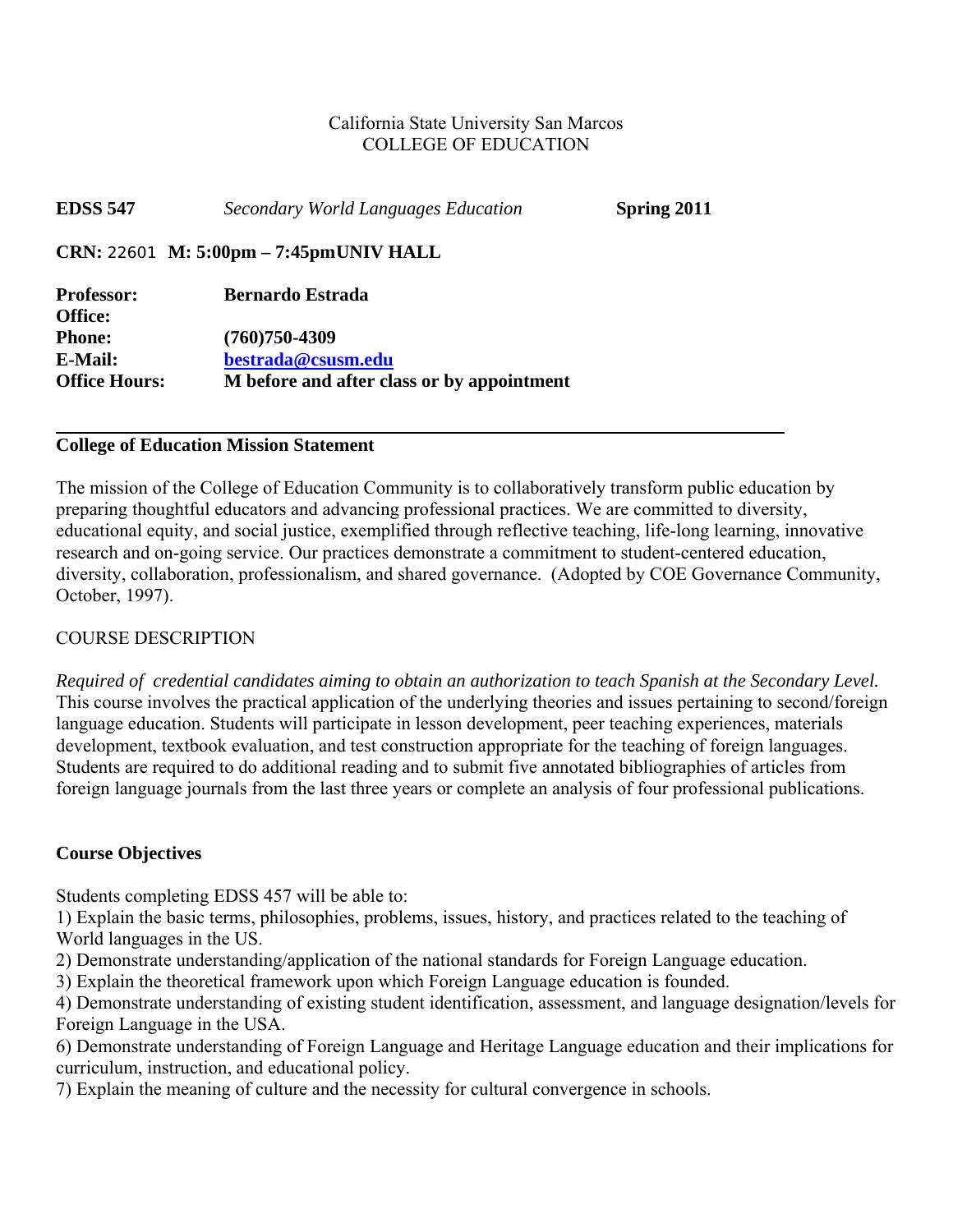8) Use Service-Learning techniques to create a more just and humane learning environment, and help students in their growth and development as effective agents of change.

Main Activities:

Students create a bank of activities for their classroom addressing the needs of groups of students with different achievement levels in L1 and L2.

Students create a list of resources available through their school, district or county office,

Student analyze and evaluate curriculum they are currently using and provide suggestions for improvement. Student develops lesson models incorporating different second language instructional methodologies and other approaches such as cooperative learning and whole language.

Students produce lessons using video technology (camcorder, video, and videodisc) Students develop assessment tools using different approaches

Students are expected to a) report, interpret, analyze, and synthesize complex information, and; b) demonstrate university-level competence in information literacy, the use of technology, and oral communication.

Please note that this is a hybrid course that involves face-to face as well as online components. Therefore, students are required to check WebCT for online components, announcements, and assignments.

#### **College of Education Attendance Policy**

The Governance Community of the College of Education adopted the following policy on 12/19/97: Due to the dynamic and interactive nature of courses in the College of Education, all students are expected to attend all classes and participate actively. At a minimum, students must attend more than 80% of class time, or s/he **may not receive a passing grade** for the course at the discretion of the instructor. Individual instructors may adopt more stringent attendance requirements. Should the student have extenuating circumstances, s/he should contact the instructor as soon as possible.

 processes, oral presentations, guided discussion of readings, and self-disclosure exercises are the norm. The course deals with complex material processed in a variety of ways. Structured interactions, group **Students are expected to have read assigned materials by the date indicated in the syllabus, and should be prepared to discuss readings individually or in variously structured groups.** The degree of your engagement in these processes forms the basis for points assigned. Due to the fast paced and highly interactive nature of the course, regular attendance and full participation are expected: teaching and learning is difficult (if not impossible) if one is not present for and engaged in the process. Therefore, College Policy is amplified as follows:

1. Missing more than 1 class meetings will result in the reduction of one letter grade. 2. Arriving late or leaving early on more than two occasions will result in the reduction of one letter grade. 3. Illness and emergency circumstances will be negotiated on a case-by-case basis. Students are expected to establish appropriate personal, academic and career-ladder priorities. These measures should not be considered punitive. Rather, they should be viewed as taking appropriate individual responsibility for one's own learning in a democratic, collaborative and reciprocal-learning environment.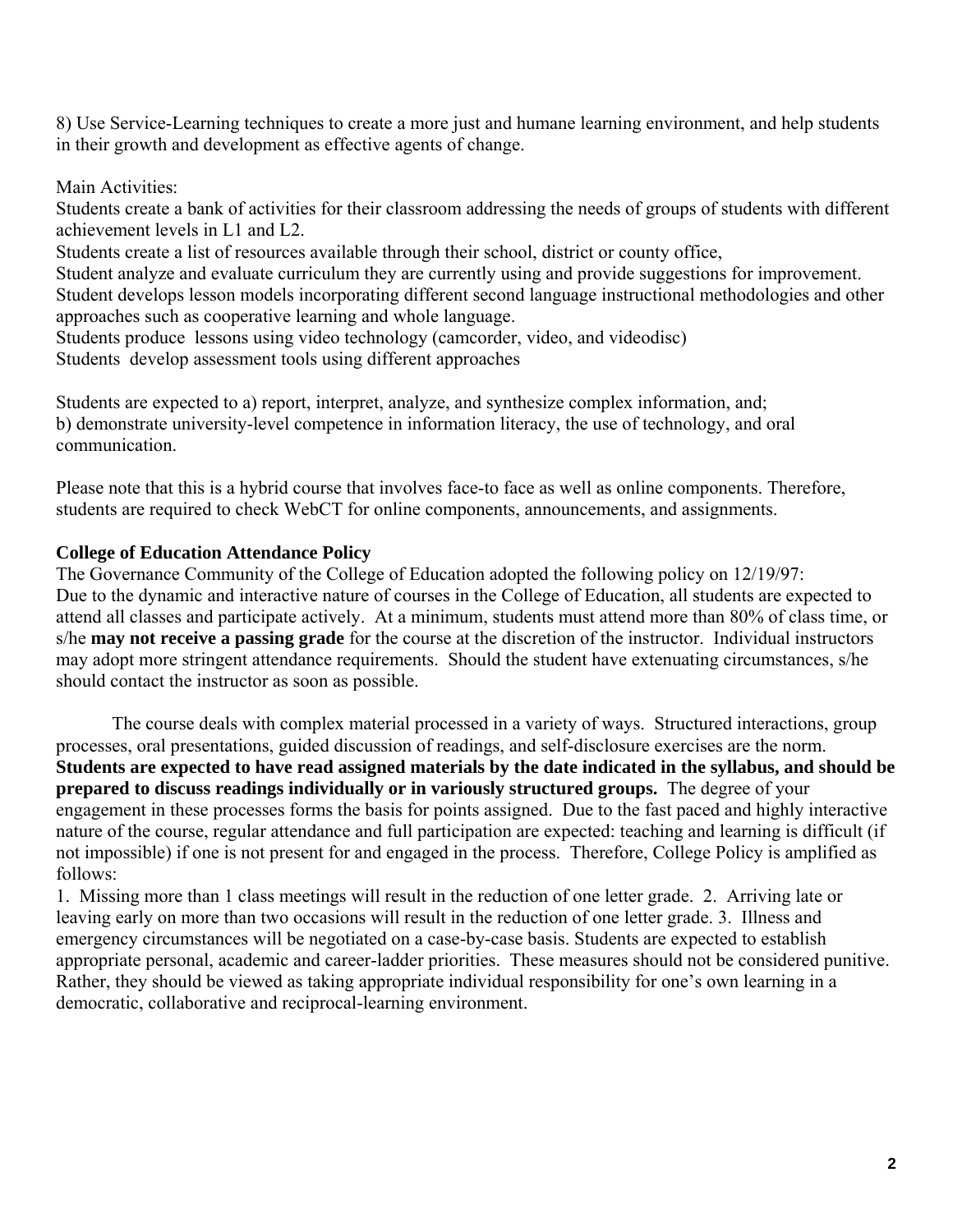#### **Authorization to Teach English Learners**

The credential program at CSUSM has been specifically designed to prepare teachers for the diversity of languages often encountered in California public school classrooms. The authorization to teach English learners is met through the infusion of content and experiences within the credential program, as well as additional coursework. Students successfully completing this program receive a credential with authorization to teach English learners. (Approved by the CCTC in SB 2042 Programs Standards, August, 2002).

#### Teacher Performance Expectation (TPE) Competencies

This course is designed to help teachers seeking the Single Subject(s) Credential to develop the skills, knowledge, and attitudes necessary to assist schools and districts in implementing an effective program for all students. The successful candidate will be able to merge theory and practice in order to realize a comprehensive and extensive educational program for all students. The course objectives, assignments, and assessments have been aligned with the CCTC standards for the Single Subject(s) Credential. You can incorporate artifacts from this class into your final comprehensive portfolio.

California Teacher Performance Assessment (CalTPA)

Beginning July 1, 2008 all California credential candidates must successfully complete a state-approved system of teacher performance assessment (TPA), to be embedded in the credential program of preparation. At CSUSM this assessment system is called the CalTPA or the TPA for short.

To assist your successful completion of the TPA a series of informational seminars are offered over the course of the program. TPA related questions and logistical concerns are to be addressed during the seminars. Your attendance to TPA seminars will greatly contribute to your success on the assessment.

Additionally, COE classes use common pedagogical language, lesson plans (lesson designs), and unit plans (unit designs) in order to support and ensure your success on the TPA and more importantly in your credential program.

The CalTPA Candidate Handbook, TPA seminar schedule, and other TPA support materials can be found on the COE website provided at the website provided:

http://www.csusm.edu/coe/CalTPA/ProgramMaterialsTPA.html

#### **GENERAL CONSIDERATIONS**

#### **Outcomes and Standards**

The context for, and scope of this course is aligned with standards for the Cross-cultural Language and Academic Development (CLAD) endorsement, as articulated by the California Commission on Teacher Credentialing (CTC), and as approved by the faculty of the College of Education in development of the program approval documents. (Note: As of 2002, the CLAD competencies are collectively referred to as an *Authorization to Teach English Learners*.) Further consideration has been given to the alignment of standards for multicultural education as articulated by the National Council for Accreditation of Teacher Education (NCATE), the Interstate New Teacher Assessment and Support Consortium (INTASC), and the National Board for Professional Teaching Standards (NBPTS). Emphasis is placed on learning outcomes (what you know and can demonstrate) rather than on inputs (putting in "seat time", meeting minimum criteria for assignments,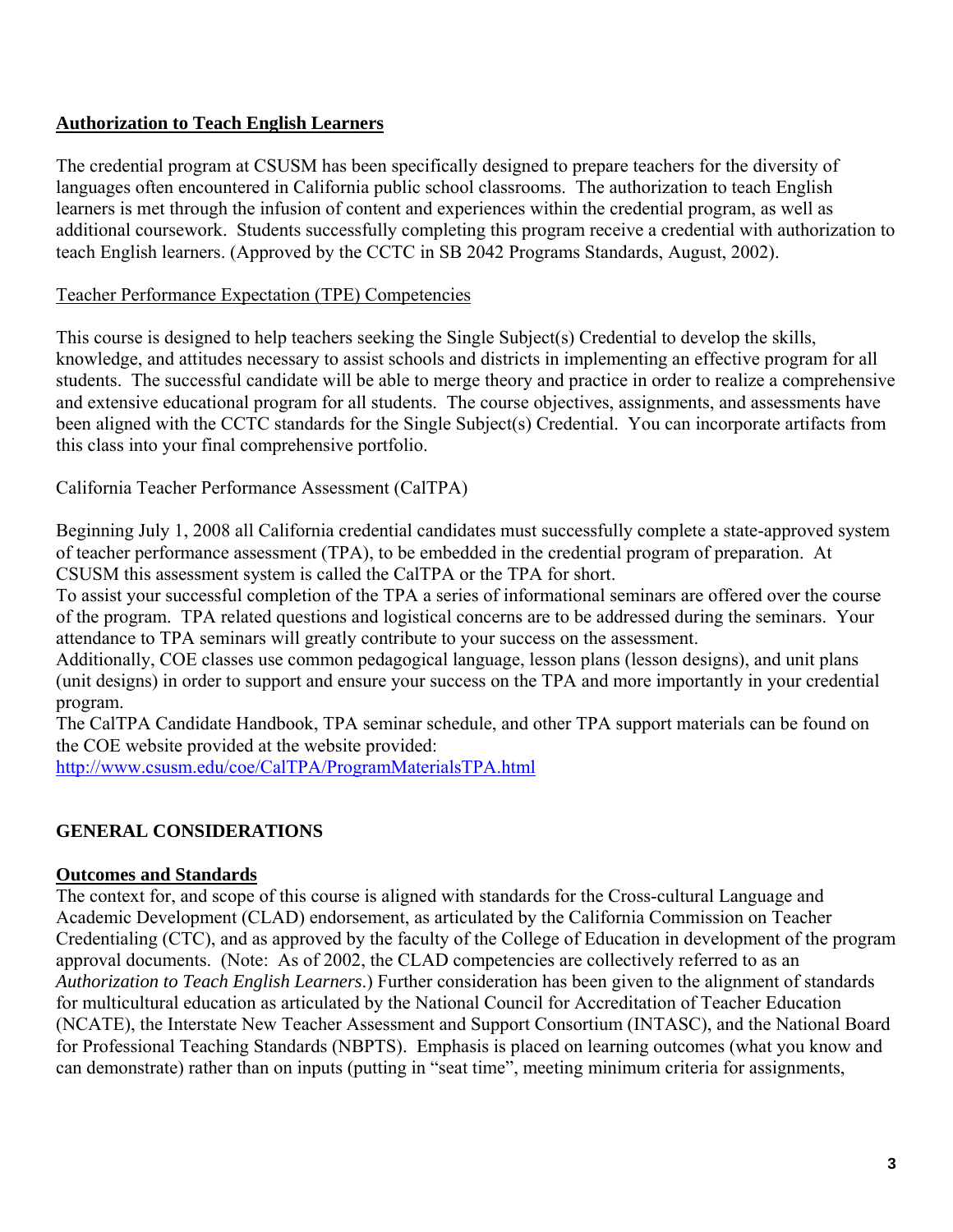checking off tasks and activities), and how these outcomes correspond to your potential to enhance student learning as a new teacher.

### **Ability**

Every student has the right to equitable educational consideration and appropriate accommodation. Students having differing ability (mobility, sight, hearing, documented learning challenges, first language/English as a second language) are requested to contact the professor at the earliest opportunity. Every effort will be made to accommodate special need. Students are reminded of the availability of Disabled Student Services, the Writing Center, technology assistance in the computer labs, and other student support services available as part of reasonable accommodation for special needs students.

#### **Academic Honesty**

It is expected that each student will do his or her own work, and contribute equitably to group projects and processes. If there is any question about academic honesty, consult the University Catalog.

#### **Appeals**

Every student has the right to appeal grades, or appeal for redress of grievances incurred in the context of any class. Disputes may be resolved informally with the professor, or through the formal grades appeal process. For the latter, consult Dr. Prado-Olmos, Associate Dean.

#### **Students with Disabilities Requiring Reasonable Accommodations**

Students are approved for services through the Disabled Student Services Office (DSS). The DSS Office is located in Craven Hall 4300, and can be contacted by phone at (760) 750-4905 or TTY (760) 750-4909. Students authorized by DSS to receive reasonable accommodations should meet with their instructor during office hours or, in order to ensure confidentiality, in a more private setting.

### COURSE REQUIREMENTS

Required Texts Shrum, J.L. & Glisan, E.W. (2000 to 2010). Teacher's handbook: Contextualized language instruction, Heinle and Heinle. ISBN/ISSN 08384-1465-6 Note: Any edition available  $(1<sup>st</sup>, 2<sup>nd</sup>, 3<sup>rd</sup>, or 4th)$ Handbook Homepage: http://thandbook.heinle.com California Frameworks for Foreign Language (Available from CDE) Handbook of selected readings

### **GRADING**

*Submission Schedule:* Work submitted within one week late will be reduced by one letter grade. Work received over one week late receives no credit.

*Grading Emphasis*: Each written assignment will be graded approximately 80% on content and context (detail, logic, synthesis of information, depth of analysis, etc.), and 20% on mechanics (grammar, syntax, spelling, format, uniformity of citation, etc.). All citations will use APA format.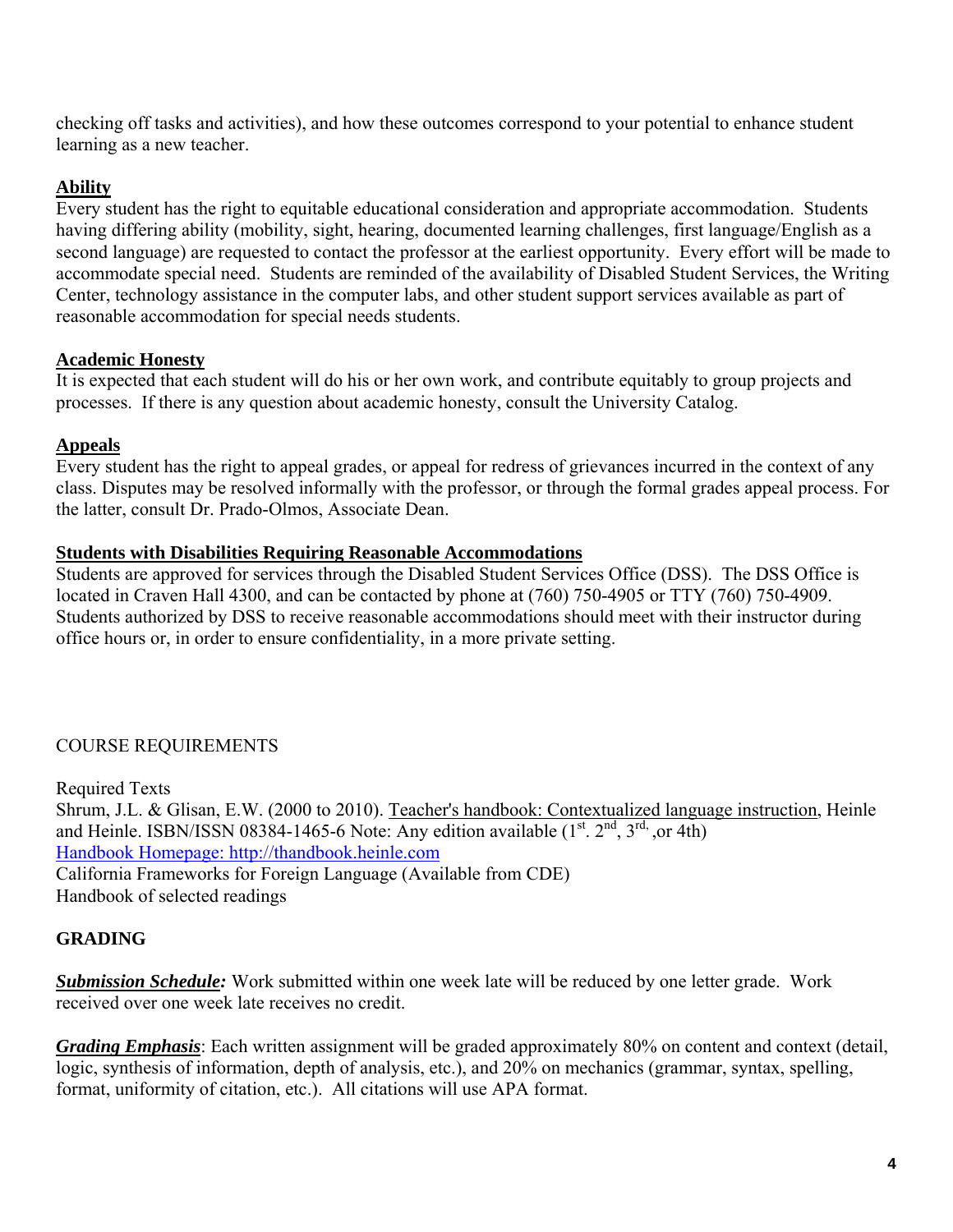All assignments are due on the dates indicated. **Assignments turned in late will not receive full credit.** They must be typewritten, and should reflect university level composition. The following grading scale will be used:

| $90 - 100$ | A    |
|------------|------|
| $89 - 80$  | B    |
| $72 - 79$  | $C+$ |

Use of Technology:

**Students are expected to demonstrate competency in the use of various forms of technology (i.e. word processing, electronic mail, use of the Internet, and/or multimedia presentations). Specific requirements for course assignments with regard to technology are at the discretion of the instructor. Keep a digital copy of all assignments for use in your teaching portfolio. All assignments will be submitted online, and some will be submitted in hard copy as well. Details will be given in class.** 

#### **Electronic Communication Protocol:**

Electronic correspondence is a part of your professional interactions. If you need to contact the instructor, email is often the easiest way to do so. It is my intention to respond to all received e-mails in a timely manner. Please be reminded that e-mail and on-line discussions are a very specific form of communication, with their own nuances and etiquette. For instance, electronic messages sent in all upper case (or lower case) letters, major typos, or slang, often communicate more than the sender originally intended. With that said, please be mindful of all e-mail and on-line discussion messages you send to your colleagues, to faculty members in the College of Education, or to persons within the greater educational community. All electronic messages should be crafted with professionalism and care.

Items to take into consideration:

Would I say in person what this electronic message specifically says? How could this message be misconstrued? Does this message represent my highest self? Am I sending this electronic message to avoid a face-to-face conversation? In addition, if there is ever a concern with an electronic message sent to you, please talk with the author in person in order to correct any confusion

#### **COURSE REQUIREMENTS**  *Assignments:*

All assignments are due on the dates indicated. Assignments must be typewritten/word processed, double-spaced and with standard margins. It is expected that all assignments will reflect university-level composition and exposition. Use of electronic spelling and grammar checking is encouraged. Assignments may be submitted via e-mail as text messages or enclosures. If you choose to submit your work electronically,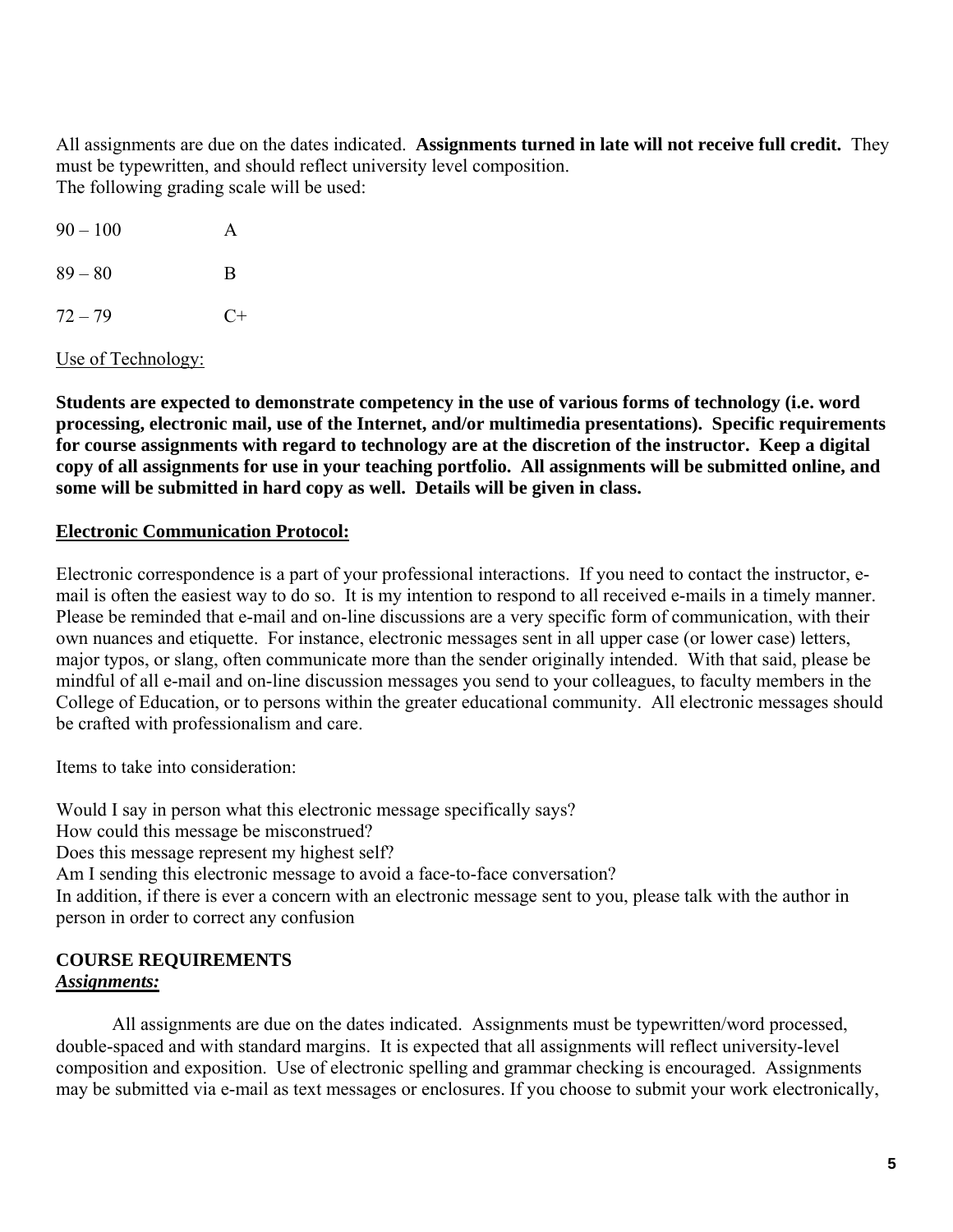please send it to the e-mail address indicated, to ensure timely receipt and response. Text should be readable by MS Word 97 minimum (Windows 95 minimum). If submitting in paper form, submit 2 copies of all work - one will be returned to you with comments and the other will be retained on file.

**1.** Lesson Plans and accompanying materials: Each item is worth 21pts. For this semester you will need to prepare three lesson plans as follows: 1) Grammar 2) Listening and Reading 3) Vocabulary and Culture (65 pts)

*2. Professional Development Reflection Paper* (2-4 page self-assessment summaries that include progress toward achieving course objectives and how the student envisions him/herself as a developing professional. You will select the most important learning or closely related sets of learning you have acquired during the course. You will write in detail:

what you learned, how you knew you were learning something of significance (assessing your own learning), how this will shape your attitudes and demonstrated behaviors as a teacher or in future intercultural interaction, and how you will demonstrate overall "cultural competence" (as this definition is developed in class) Emphasis is placed on your ability to synthesize data around the topic you select, your depth of reflective analysis, your ability to articulate the cognitive, behavioral and affective domains of your learning, and the relationship of this topic to your future growth and professional practice. **This paper is due on the last day of class**. (20 pts)

**3.** Participation. (15 points) Reflections, Quickwrite activities and other assignments are counted as part of the participation points. **Class attendance**: The student's grade will be dropped one letter grade AFTER ONE absence.

**NOTE:** It is important to remember that this is a hybrid course, which means that part of it is delivered face to face and part of it is delivered through online assignments. It is expected that each student will check WebCT for online sessions and that each assignment will be submitted in a timely manner.

| <b>EXAMPLES OF EACH OF THE REQUIRED LESSON PLANS</b>    |                                                                                       |  |  |
|---------------------------------------------------------|---------------------------------------------------------------------------------------|--|--|
| GRAMMAR - The "PACE" Model                              | <i>El día que me quieras</i> "The day you love"<br>me"                                |  |  |
| LISTENING/READING                                       | Las Madres de la Plaza de Mayo [The<br>Mothers of the Plaza de Mayo]                  |  |  |
| VOCABULARY and CULTURE: "<br>   OJALA QUE LLUEVA CAFÉ'' | See Merlot sample at<br>http://www.merlot.org/merlot/viewMaterial.ht<br>$m$ ?id=88570 |  |  |

http://www.merlot.org/merlot/viewMaterial.htm?id=88570

Professional Development Responsibilities

Professional Membership: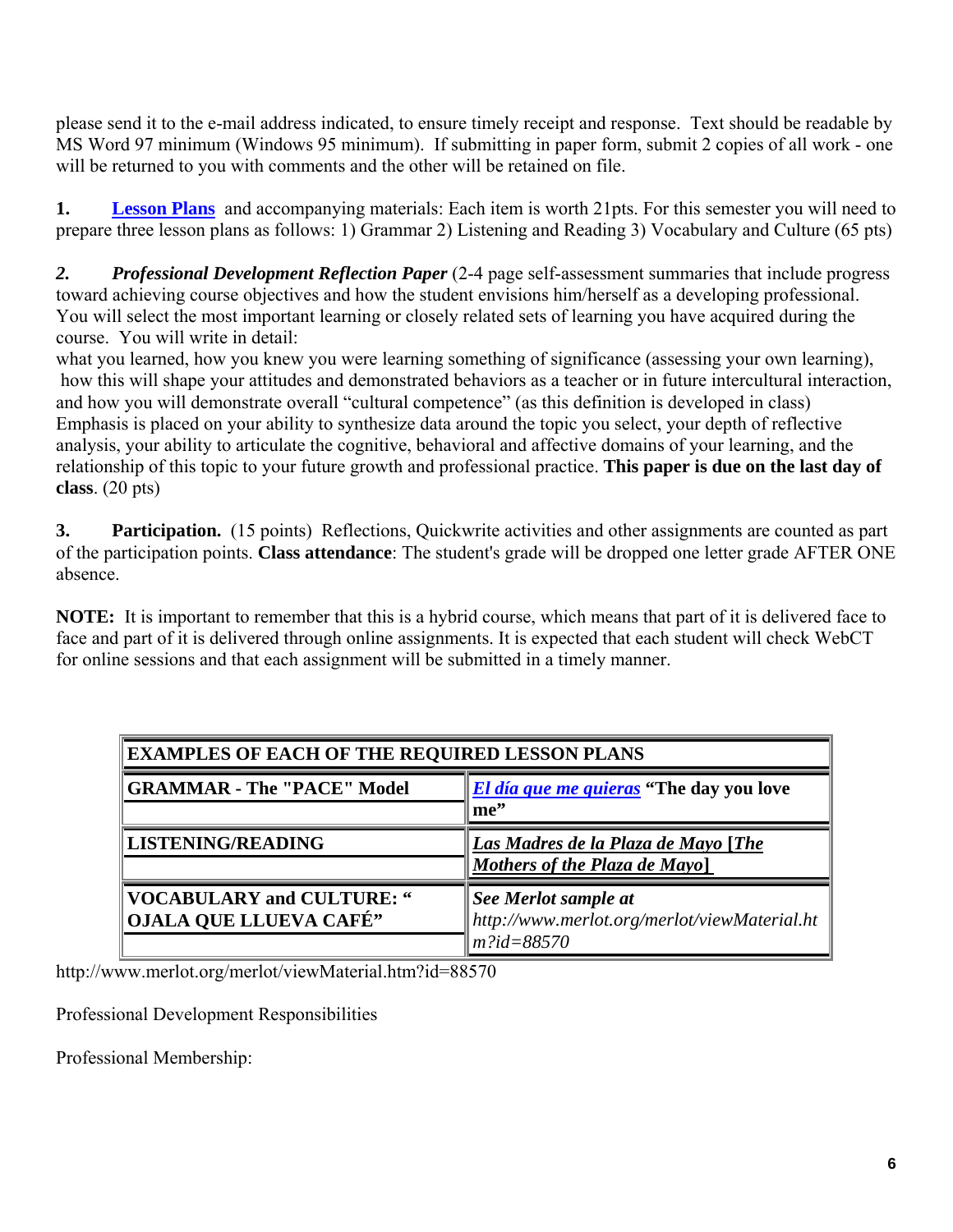CABE www.bilingualeducation.org ACTFL www.actfl.org , AATSP www.aatsp.org TESOL http://www.tesol.edu/, or other appropriate organizations. Check sites for California Foreign Language http://www.standford.edu/group/CFLP and for http://www.clta.net Conference Attendance: SDCOE Latino Summit- San Diego County Office of Ed. *California Association for Bilingual Education* Annual conference*, San Jose, CA* 

#### Professional Reading:

 *FLTEACH-* http://www.cortland.edu/flteach/welcome.htmlx All students should subscribe for at least a threeweek period. The topic of FLTEACH, a listserv founded in 1994 by Jean LeLoup and Robert Ponterio, is foreign language teaching methods including high school/college articulation, training of student teachers, and curriculum. Current membership includes colleagues across the country as well as around the world. In order to subscribe:

*Send a message to:* LISTSERV@listserve.acsu.buffalo.edu In the message put only the following: SUBSCRIBE FLTEACHfirstnamelastname Example: SUBSCRIBE FLTEACH maryjones

Send the message just like that- no signature or anything else. You will get a welcome message by return e-mail with instructions on how to use FLTEACH. You might want to consider other options that are available such as by **subscribing to the DIGEST option, you will get messages only once a day under one heading "FLTEACH" (This option is highly recommended in order to receive the most information with the list text)** 

Journals: Please check our Library for availability

Modern Language Journal **TESOL Quarterly** *Foreign Language Annals* (ACTFL) *Learning Languages* (NNELL) *Hispania* (AATSP) *Modern Language Journal<br>Studies in Second Language Acquisition<br>TESOL Quarterly<br>NABE Journal* 

#### *suggestive, and delivery depends on available time* **TENTATIVE WEEKLY READINGS / ACTIVITIES are on a separate sheet and on WebCT The professor reserves the rights to modify the schedule below when deemed appropriate.** *Items are*

Tentative Class Schedule and Assignments will be found on WebCT under each session

#### **General Directions for Micro/Peer Teaching Lesson Plans:**

#### **CRITICAL ASSESSMENT TASK**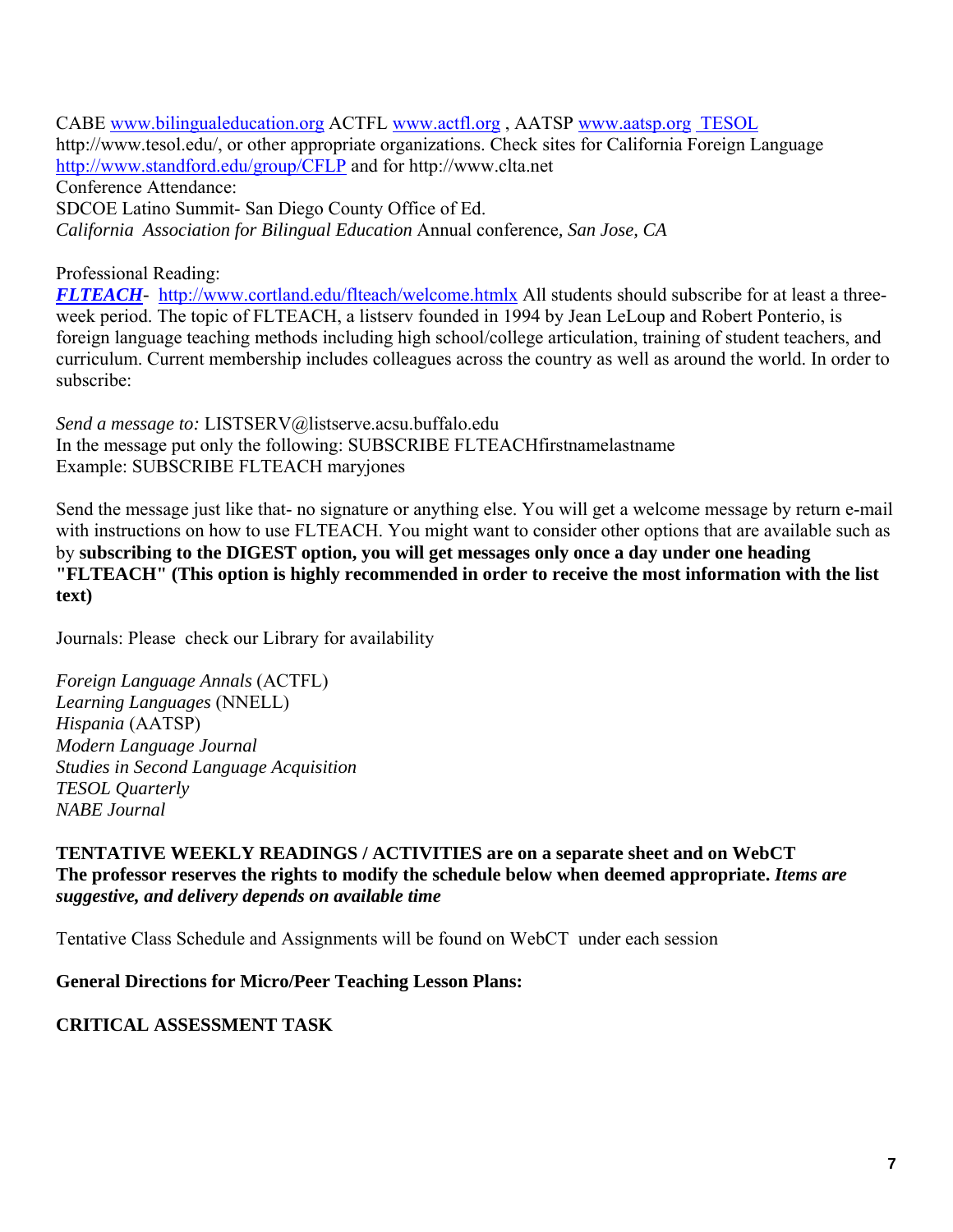1. FLED 8-12: Choose one chapter from the text you have selected. If you do not have access to a textbook, please make sure to inform your instructor so that you can get a "loaner." You can also apply the concepts from each lesson plan to any other textbook/books

2. Prepare and hand in a typed lesson plan (Follow Samples provided ) that would permit someone else to do essentially the same thing you were planning to do. Keep a copy for yourself and give one to the instructor . Make sure that visuals and overhead transparencies are large enough for everyone to see.

3. Assume that students know only those structures and vocabulary up to and including the lesson you are working on!

4. All peer-teaching assignments must conform to the time limits and guidelines given.

6. At least one lesson must integrate cultural concepts (*Standard: Cultures Goal*) and technology. (This is a *minimum* requirement. Make every attempt to make culture and technology part of each lesson.)

*For assistance in obtaining materials for your lessons: Visit the Barahona Center for the Study of Books in Spanish.* 

Specific Assignment

SAMPLE LESSONS : These lessons are provided as a guide for the lessons you need to create for this class.

| <b>GRAMMAR - The "PACE" Model</b><br>$\langle$ Sample D) | <i>El amor perfecto</i> "Perfect Love"<br><b>The PACE Model</b><br><i>El día que me quieras</i> "The day you love me" |
|----------------------------------------------------------|-----------------------------------------------------------------------------------------------------------------------|
|                                                          | Las Madres de la Plaza de Mayo [The Mothers of the                                                                    |
| LISTENING/READING                                        | <b>Plaza de Mayo</b> ]<br><i>El Cine</i> The Cinema theatre                                                           |
|                                                          | Nombres Names                                                                                                         |

#### I. A CONTENT-BASED LESSON:

Integrating the School Curriculum with World Languages.:

Choose a partner and identify a social studies, mathematics, or science , art or music concept that could be taught in the foreign language through a variety of activities. Devise a content-based lesson (Sample B) that includes content objectives, language objectives, and cultural objectives. Present a portion of your lesson to the class (15 min) and provide an explanation of the entire lesson (15 min).

### II. VOCABULARY and CULTURE

Using 5-10 words from your textbook and/or targeted theme (EL ED) plan a ten-minute lesson plan that includes the following:

A. Present the new vocabulary words to your "students".

B. Reinforce their understanding of the vocabulary words through both group and individual practice. Evaluate their understanding via an assessment tool.

D. Include an additional communicative activity that could be used the following day for re-entry of the vocabulary words into that day's lesson. (You probably will not have time to follow through with this during your peer teach.)

#### III. GRAMMAR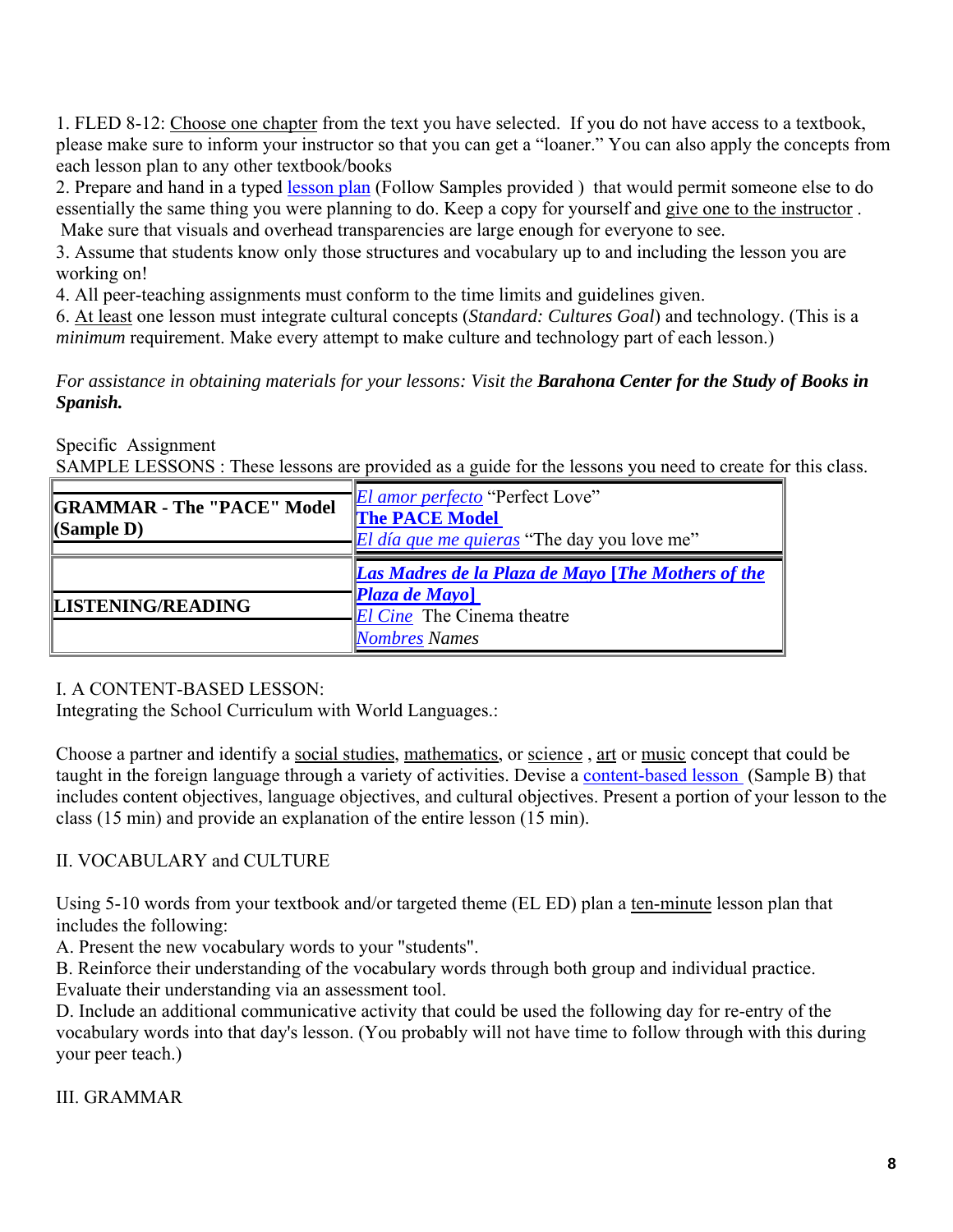A. Choose a single grammar point from your text or curriculum plan (EL ED) B. Design a lesson following the guidelines discussed in class **GRAMMAR - The "PACE" Model (Sample**  (**PACE**- p. 154-157, SG) C. Peer-teach the first two steps (P A). (no longer than 5 minutes)

#### IV. LISTENING OR READING

A. Design a listening or reading activity that uses the interactive model presented in SG, Chapter 6. Select an authentic taped segment or written text and follow the guidelines presented in class (5 –step model)

B. Peer-teach the pre-reading/listening segment. (no longer than 15 minutes) **Las Madres de la Plaza de Mayo [***The Mothers of the Plaza de Mayo***]** : a sample reading/listening lesson

#### V. INTEGRATING SPEAKING

 Design and demonstrate an information-gap activity integrating speaking as a follow-up to the listening or reading activity you presented. Follow the guidelines on p. 211 (SG), Episode Two. (15 min.)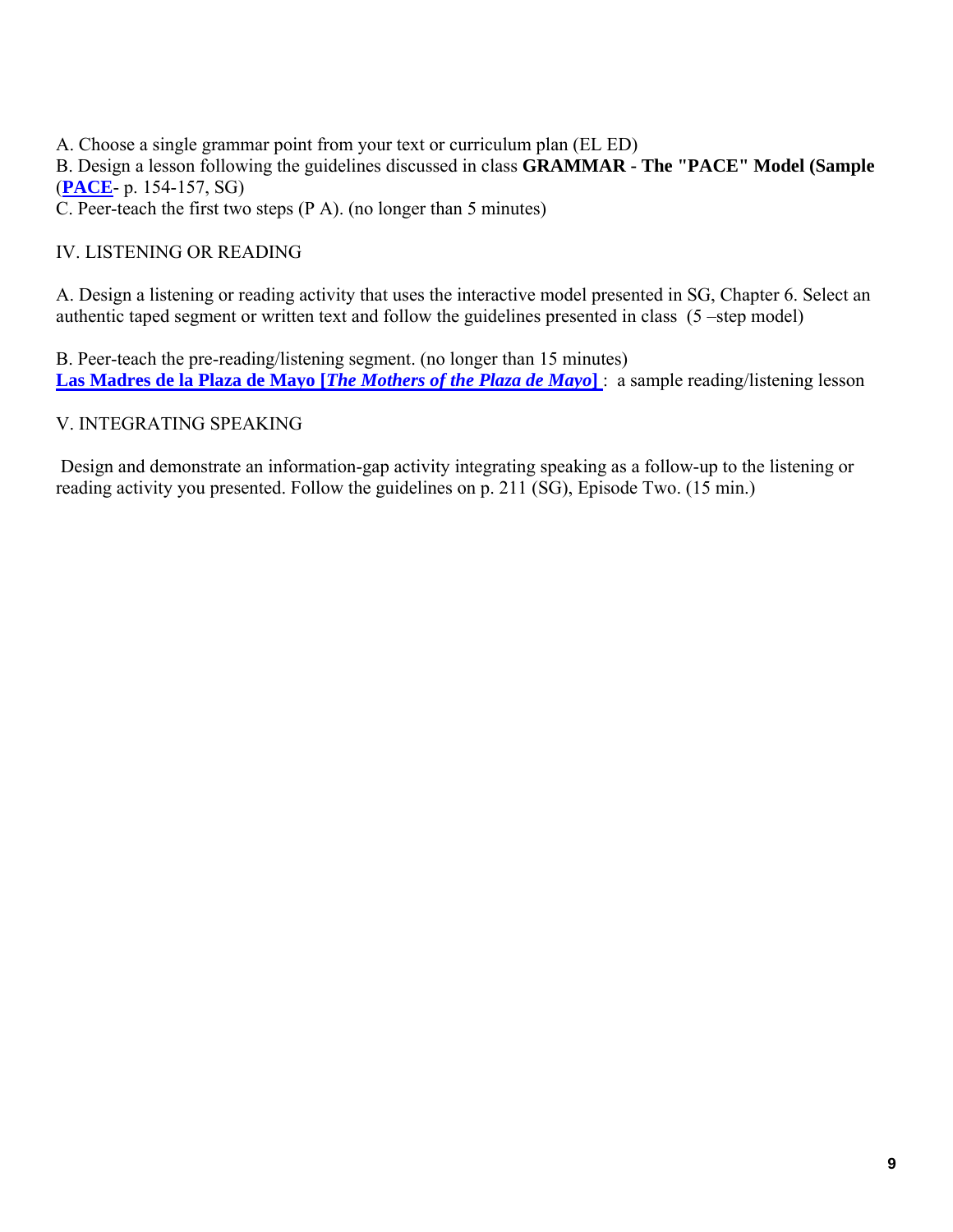#### FOREIGN LANGUAGE LESSON DESIGN (Sample A) **Critical Assessment Task**

**CLASS** 

#### **period of time.** THEME: Overriding topic, "big picture", what you and your students will be working on for a longer

#### I. OBJECTIVES:

 *vague.) Identify what you want the students to achieve by the end of the class period/lesson. It is helpful to write the objectives in terms of observable behavior (i.e., use action verbs. "Learn", "understand", "know" are too* 

II. STANDARDS ADDRESSED ( National or CA FL frameworks):

#### III. STRATEGIES & PROCEDURES:

**A. INTRODUCTION** How you plan to introduce the topic, motivate students, review prerequisite skills. Connect to previous lesson, preview new lesson.

#### **B. DEVELOPMENT/ACTIVITY**

This is the main part of your lesson. The instruction and participation will vary greatly according to your objectives. e.g., a grammar lesson will involve four parts: P A C E); a reading or listening lesson will have six parts(guidelines presented in class), etc.

#### **C. CLOSURE/CONCLUSION/SUMMARY**

**Ask what students have learned, preview future lessons.**

#### IV. ASSESSMENT:

 *and response, activity, writing, independent practice, demonstration. How will you determine if the objectives were met? e.g. teacher observation, questions, test, student reflection* 

#### V. MATERIALS:

*Make a list of materials needed to carry out the lesson.* 

[VII. FOLLOW-UP]

 *change if I were to teach this lesson again?* [VIII. TEACHER REFLECTION/SELF-EVALUATION ON LESSON EFFECTIVENESS] *Did I achieve my lesson objectives? How do I know? What worked especially well and why? What would I*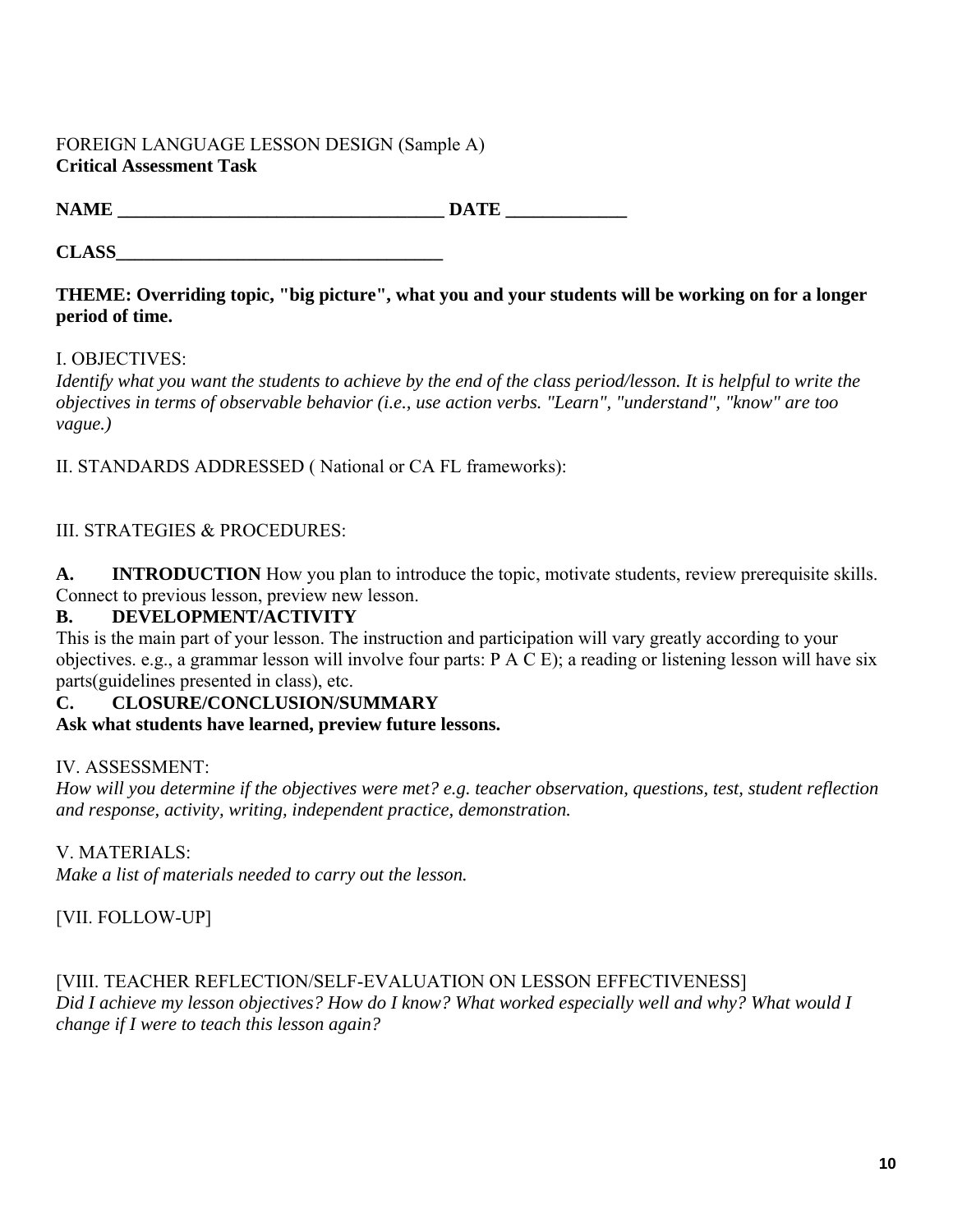#### CONTENT-BASED LESSON (Sample B) **Integrating Language and Content**

| <b>NAME</b>         | <b>DATE</b>      |
|---------------------|------------------|
| <b>CLASS</b>        |                  |
|                     |                  |
|                     |                  |
| Curricular Area:    | Language:        |
| <b>Grade Level:</b> | Age of learners: |

WEB OR SEMANTIC MAP OF LESSON:

#### **LEARNER CHARACTERISTICS:**

**I. OBJECTIVES**:

Content Objectives:

Language Objectives Content-obligatory

Content-compatible

**II. VIII.** *Use the standard Lesson Design* 

 **LESSON PLAN:** GRAMMAR LESSON/PACE MODEL (Sample C) **CLASS LEVEL:** [when the subjunctive in adj. clauses is introduced in the curriculum]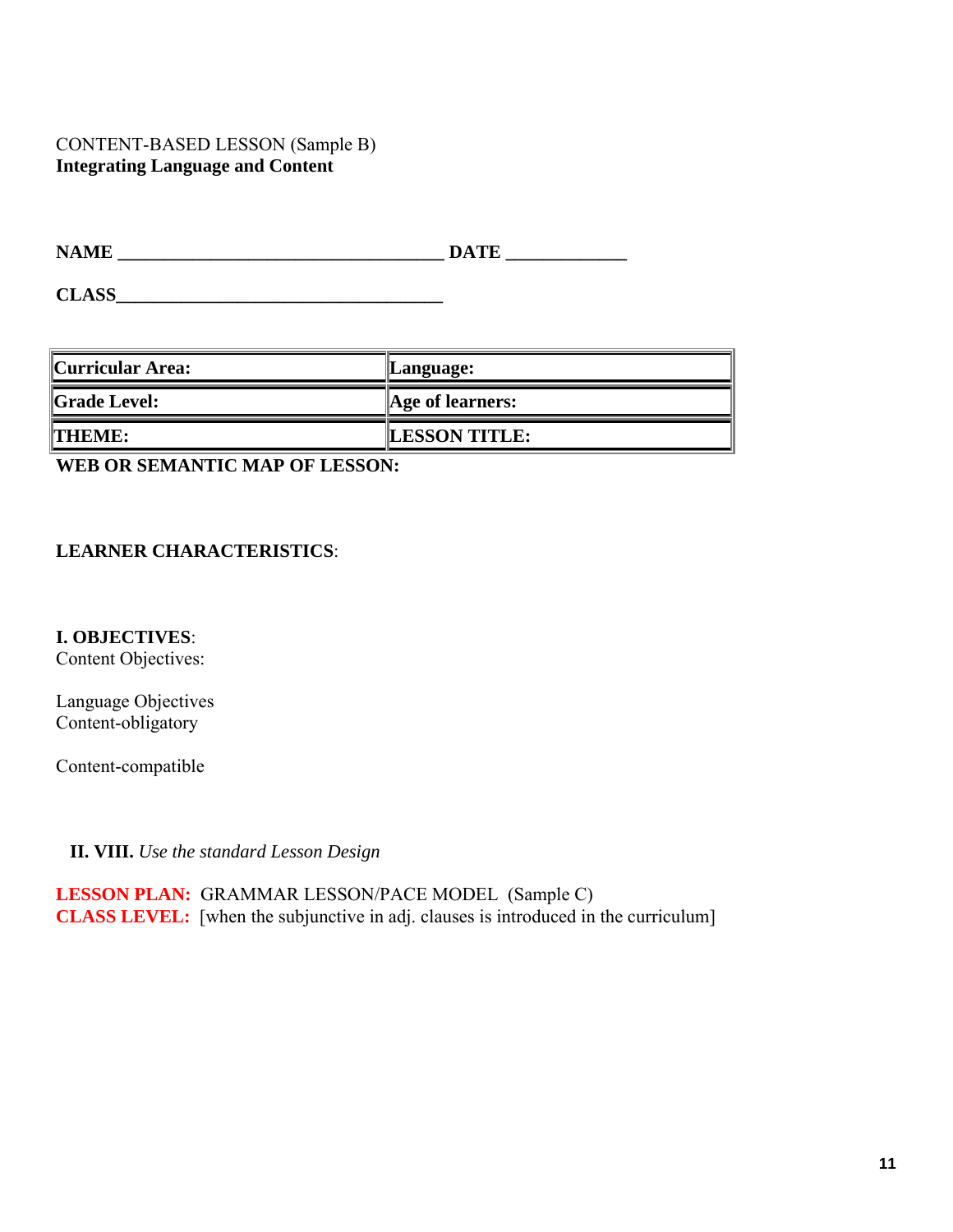#### LESSON TITLE: El amor perfecto

#### TARGETED STANDARDS

**\*Communication \*Comparisons \*Culture \*Connections \*Communities** 

*\*Comparisons* 

\*Culture

\*Connections

#### I. OBJECTIVES

- 2.1/3.2/4.2 Students will discuss the popularity of Hispanic music in the U.S.
- 1.2/2.2 Students will listen to a song and discuss the refrain.
- 1.1 Students will discuss characteristics of their perfect love/friend.
- 4.1 Students will develop the ability to use the subjunctive in adjective clauses
- 5.1/5.2 Students will explore Hispanic artists and their music.

#### II. MATERIALS

a. "No hay ni un corazón que valga la pena" (song by Miguel Bosé)- recording and tapescript.

b. Overhead of refrán from song.

Amor inmenso y sin herida Sin historia y a medida Amor que no haga más preguntas Preparado a no entender Amor que mire bien de frente Suficientemente fuerte Amor que no busque salida Y no me cueste la vida c. "Un novio de edición especial" (magazine article from Vanidades)

*"No tengo ningún enamorado. . . . A mí me gustaría que converse bastante, que sea muy humano, generoso, bien alegre, que tenga buen sentido del humor, que sea muy trabajador, buen hijo, seguro de sí mismo, que sepa mucho, y que tenga una relación genuina, sincera, con mi hijo."* 

#### III. PROCEDURES

A. PRESENTATION

1. Have "No hay ni un corazón que valga la pena" (Miguel Bosé) playing when students enter the room.

2. Ask students if they have ever heard this artist before. Discuss who Miguel Bosé is. What other songs/artists in Spanish do they know? Are songs in Spanish gaining in popularity in the U.S.

Why?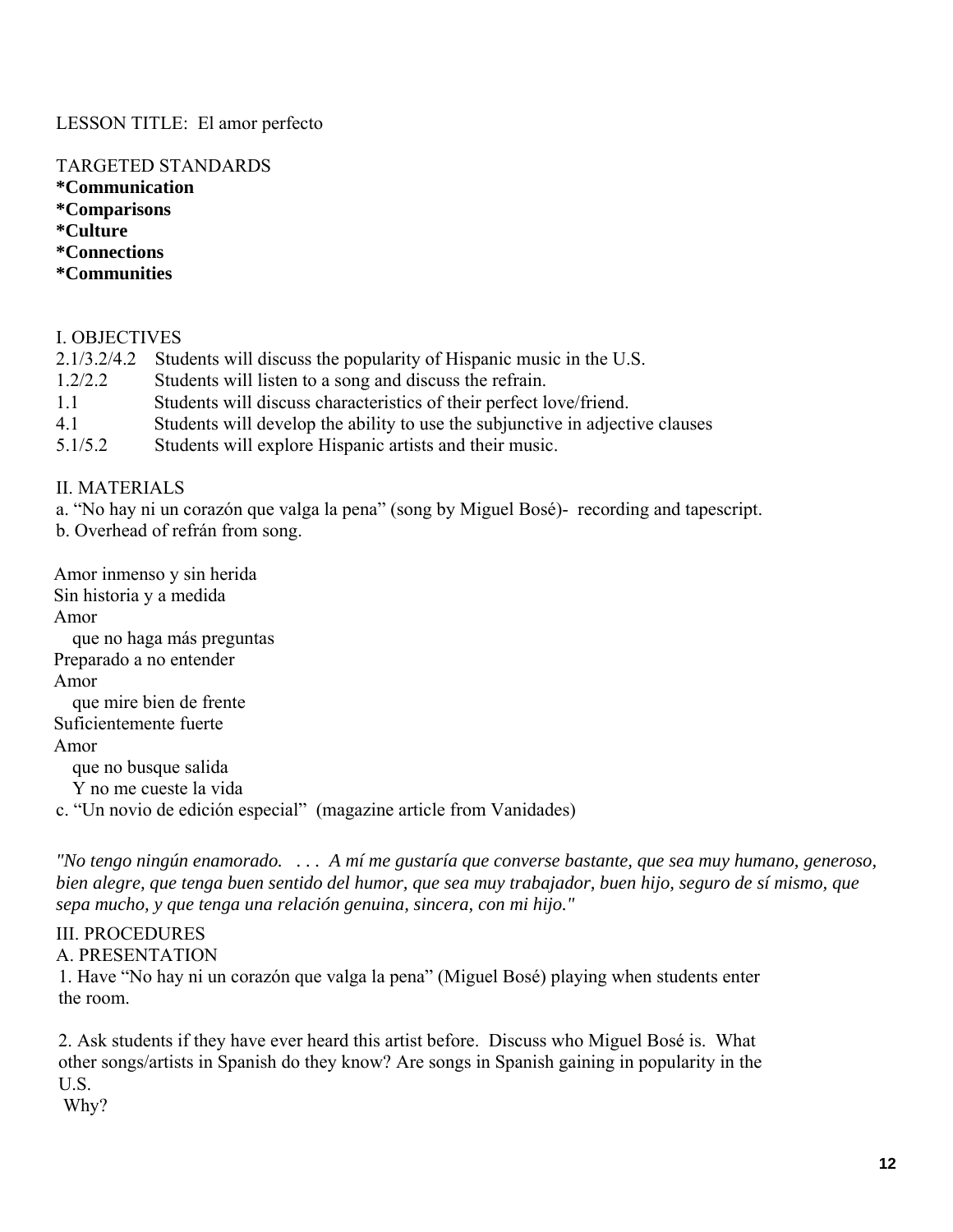boyfriend/girlfriend like? 3. Put the title of the song on the board. Discuss the idea of a "perfect love". Ask students relevant questions: Is the title true? Do you have a boyfriend/girlfriend? What is your

4. Distribute the words to the song. Listen straight through.

5. Go back to the refrain – put the words on the overhead to draw their attention. What kind of love is he looking for? Go through the refrain and underline the adjective clauses that describe this perfect love.

6. Do you think this kind of love exists? Does it exist for the singer?

#### B. ATTENTION TO FORM

- 1. Look at underlined phrases.
- 2. Circle the verbs.
- 3. What form are the verbs in?

#### C. CO-CONSTRUCT EXPLANATION

- 1. Why is the subjunctive used?
- 2. Does this love exist/is it a sure thing?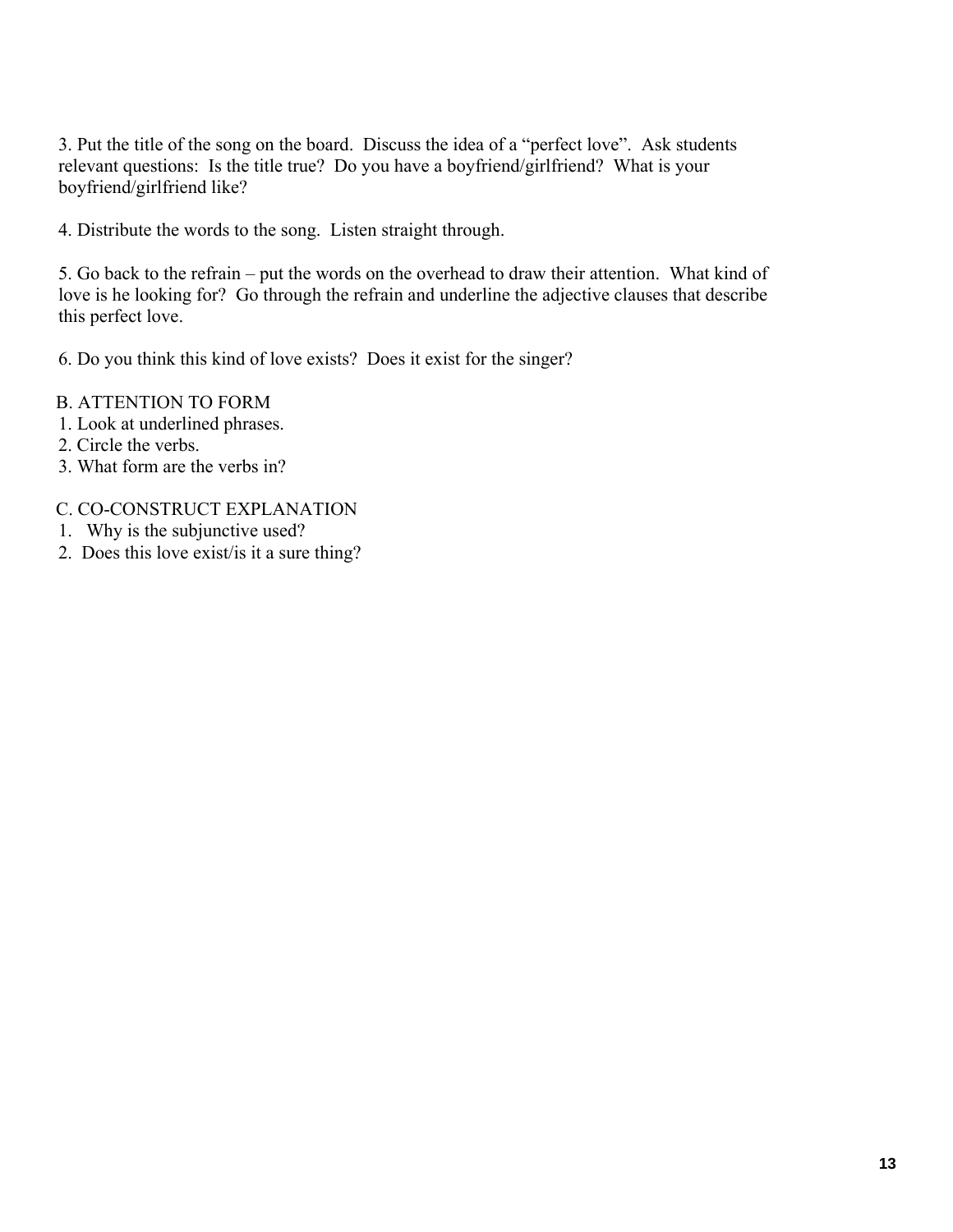# D. EXTENSION ACTIVITY

| 1. Hand out the article: "Un<br>novio de edición especial"                                                     | a. Read the first line to determine whom the<br>article is about and what the theme is.<br>b. What kind of love is she looking for? Read the<br>last paragraph. Put the characteristics on the<br>board. (Note the use of subjunctive.) |
|----------------------------------------------------------------------------------------------------------------|-----------------------------------------------------------------------------------------------------------------------------------------------------------------------------------------------------------------------------------------|
| 2. Write down five characteristics of your<br>perfect love.                                                    |                                                                                                                                                                                                                                         |
| (This activity could also be done about                                                                        | (Busco/Quiero un novio/a que ).                                                                                                                                                                                                         |
| friends.)                                                                                                      |                                                                                                                                                                                                                                         |
|                                                                                                                | a. ¿Qué tipo de novio/amigo buscas?<br>b. Busco un amigo que juegue deportes.                                                                                                                                                           |
| 3. Go around the room with your list and find $\ c\ $ . ¡Yo también!<br>other people that have listed the same | d. When you find someone that has one of the                                                                                                                                                                                            |
| characteristics.                                                                                               | same characteristics, write his/her name beside                                                                                                                                                                                         |
|                                                                                                                | that characteristic. Then, continue on to another<br>person.                                                                                                                                                                            |
| 4. As whole class, make a list on the board of                                                                 | Queremos amigos                                                                                                                                                                                                                         |
| the characteristics that seem to be the most                                                                   | que sean amables.<br>que tengan muchos intereses.                                                                                                                                                                                       |
| important.                                                                                                     | que les gusta leer.                                                                                                                                                                                                                     |
| 5. Listen to Bosé song again. Would anyone                                                                     |                                                                                                                                                                                                                                         |
| like to bring in other songs in Spanish?<br>Would you like to hear/know more about<br>Miguel Bosé?             | Find information on the internet about him or go<br>to Amazon.com and listen to excerpts from his<br>CD's.                                                                                                                              |
|                                                                                                                |                                                                                                                                                                                                                                         |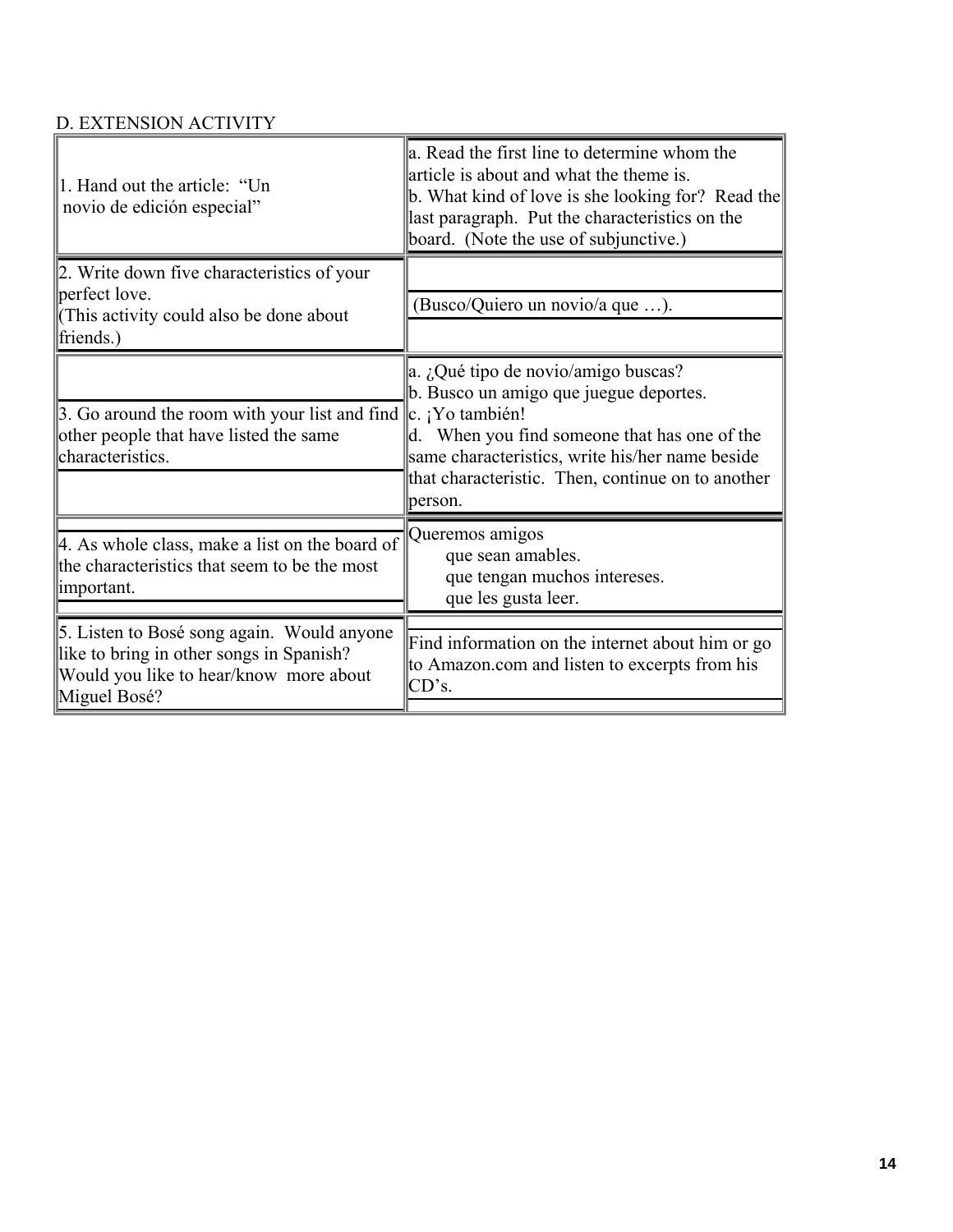## **Popular Hispanic music Grammar: PACE Model IV. CULTURAL INFORMATION**

While there are many good models for teaching grammar, the one we have chosen for this workshop is the PACE Model, developed by Donato and Adair-Hauck. It is a straightforward, easy model to follow and aims at teaching language in context with real-life tasks for increased meaning for the learner. Pace Model:

P - PRESENTATION of meaningful language

A - ATTENTION

C - CO-CONSTRUCT AN EXPLANATION

E - EXTENSION ACTIVITY

Below is an example of the PACE Model and a grammar lesson with the future tense. The model was developed during the Connecting Cultures I workshop in the summer of 1997 by participants Martha Bickley, Patrice Castillo, and Laura Phillips. It uses authentic materials (song by Luis Miguel), technology (CD player or tape player), and several Standards are targeted (see table below). The format is slightly different from that required by the workshop for Connecting Cultures II, but you will have a good idea of what a PACE model can be from this example.

Learning Scenario: Grammar

 **Class Level**: When future tense is introduced in the curriculum Ms Bickley Mr Castillo Ms Phillips **Lesson Title**: **El día que me quieras Standard Theme**: Culture

#### **Targeted Standards**

1.2 Interpretive Communication

- 1.1 Interpersonal Communication
- 2.1 Practices of the Culture
- 2.2 Products of the Culture
- 4.1 Language Comparisons

#### **I. Objectives**

1.2/2.2 Students listen to and transcribe words from a song by a popular Mexican singer

4.1 Students develop the ability to use the expression 'will/shall' (future)

1.1 Students will describe how the world 'will' change when they fall in love or meet the man/woman of their dreams

2.1 Students will describe romantic notions in Mexican and American cultures

#### **II. Materials**

- A. Magazines with photos of Luis Miguel
- B. Tape of the song "El día que me quieras'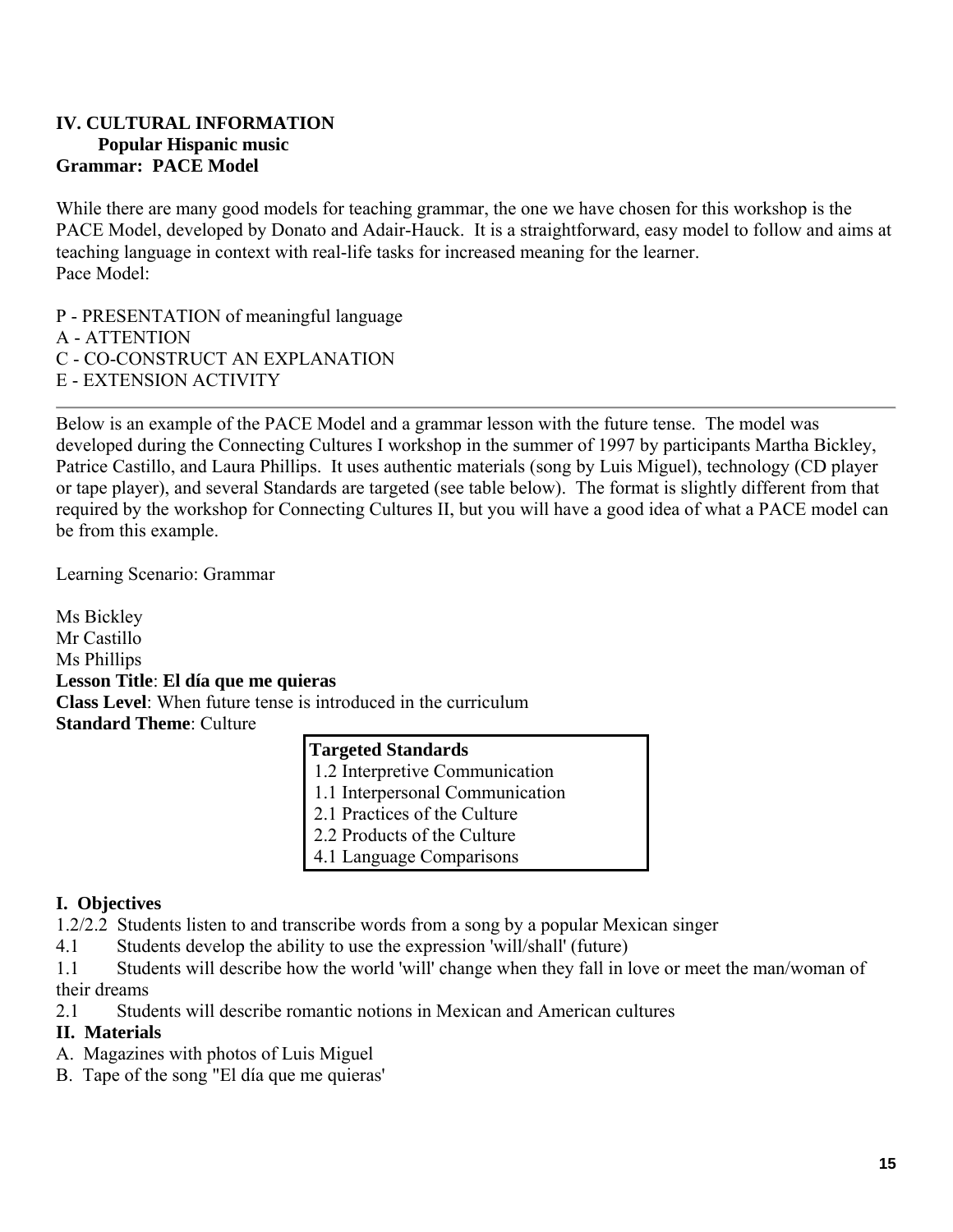C. Transcript of song with verbs deleted (cloze activity)

#### **III. Procedures**

A. Presentation

- 1. Teacher shows magazine photos and posters of Luis Miguel with his music playing, in the background
- 2. As a class. discuss Luis Miguel and who he is
- 3. Students listen to the song, 'El día que me quieras.'
- 4. Teacher will use question techniques to illicit the future form of verbs; ¿Cómo será el hombre/la mujer de sus sueños? ¿Será guapo/a .....
- B. Attention to form
- 1. Give students cloze activity of the song.
- 2. Students listen to the song and fill in the blanks with the correct form of the verb in the future tense.
- C. Co-Construction
- 1. As a class. review the correct verb forms in the cloze activitv
- 2. List verbs on the board (Regular and irregular)
- 3. Discuss formation of the verbs and add other irregular forms

#### D. Extension

1. Students will answer the question "How will the world change when you fall in love?" by giving 5 examples in Spanish.

- 2. Divide groups by sex and students compare and choose most popular answers.
- 3. As a class. list examples on the board under 2 headings: boys and girls
- 4. Compare similarities and differences and discuss "'Who is more romantic'?".
- 5. OR "what will the man (woman) of your dreams be like?"

#### **IV. Cultural Information**

Luis Miguel and pop culture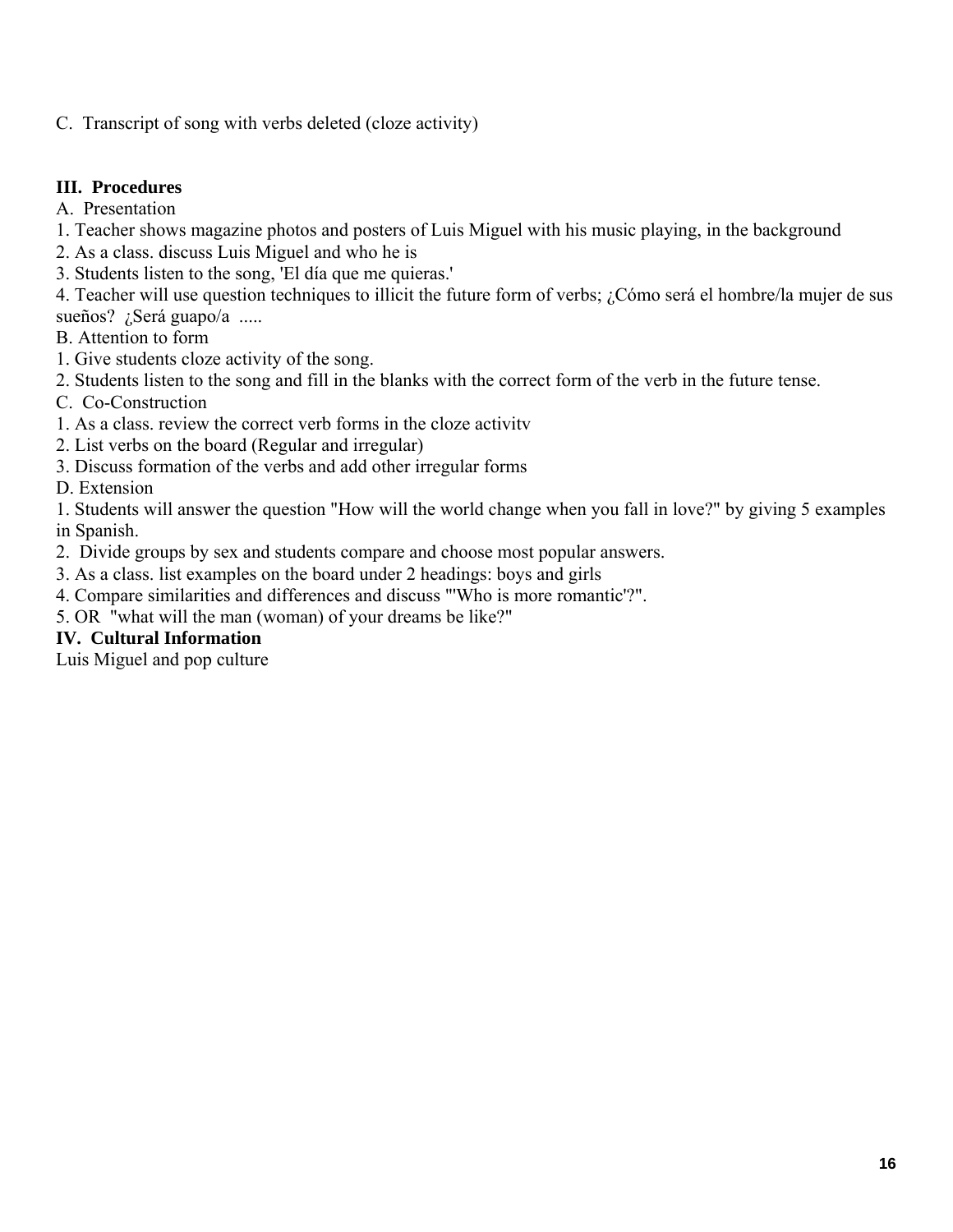Handout for cloze listening activity

 El día que me quieras Luis Miguel

> Acaricia mi sueño el suave murmullo de tu suspirar. como ríe la vida si tus ojos negros me quieren mirar v si es mío el amparo de tu risa leve que es como un cantar, ella aquieta mi herida todo todo se olvida. El dia que me quieras la rosa que engalana. se de fiesta con su mejor color Y al viento las campanas \_\_\_\_\_\_\_\_\_\_\_\_\_\_\_\_\_ que ya eres mía y locas las fontanas se su amor. La noche que me quieras desde el azul del cielo, las estrellas celosas nos pasar. Y un rayo misterioso \_\_\_\_\_\_\_\_\_\_\_\_\_\_\_\_\_ nido en tu pelo. luciérnaga curiosa que \_\_\_\_\_\_\_\_\_\_\_\_\_\_\_\_\_ que eres mi consuelo.

\* You can play an instrumental midi version of this song while you do the activity. Sorry, you'll have to sing yourself.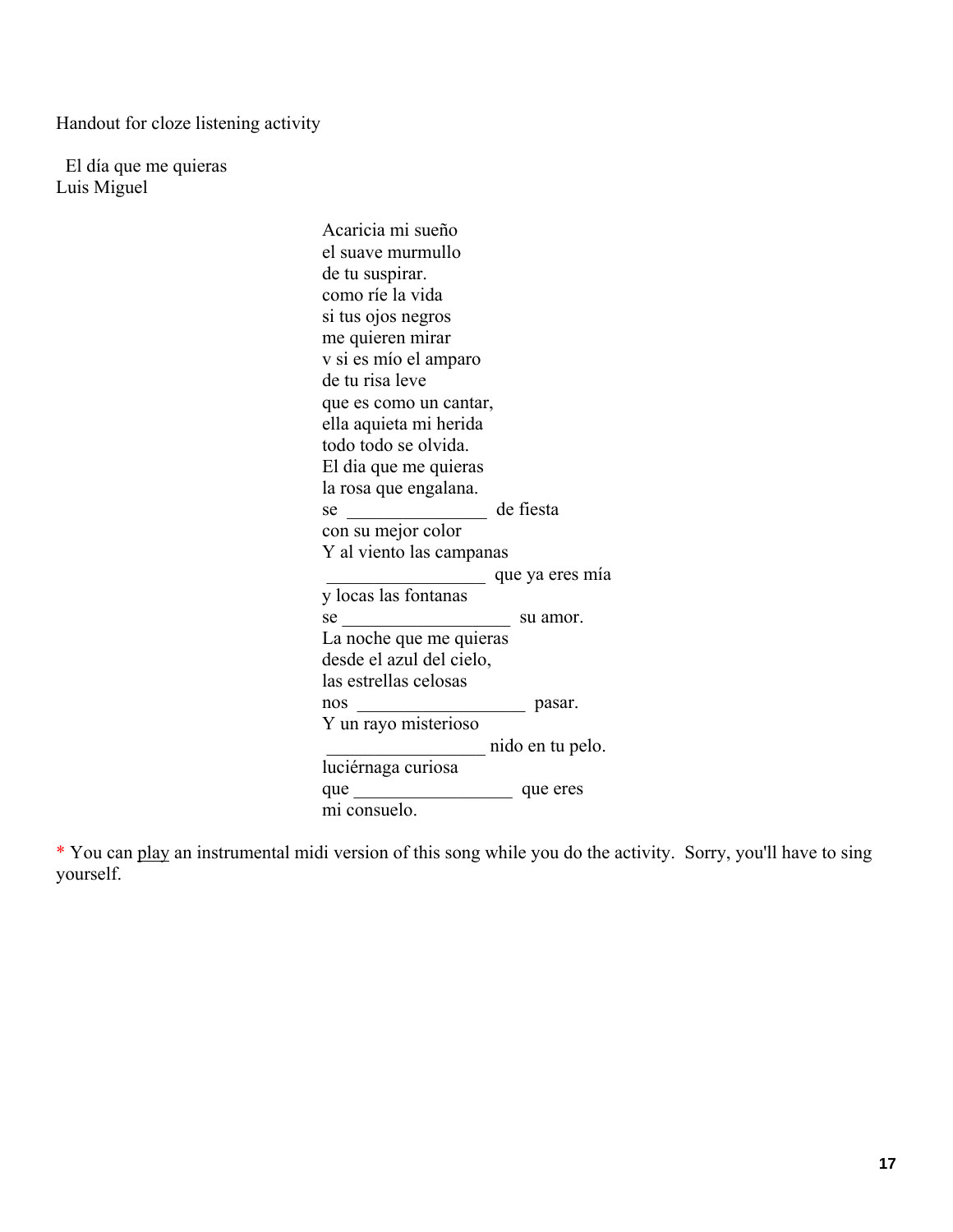Responses to cloze activity El día que me quieras Luis Miguel

> se **vestirá** de fiesta Acaricia mi sueño el suave murmullo de tu suspirar. Como ríe la vida si tus ojos negros me quieren mirar y si es mío el amparo de tu risa leve que es como un cantar, ella aquieta mi herida todo todo se olvida. El día que me quieras la rosa que engalana. con su mejor color al viento las campanas **dirán** que ya eres mía locas las fontanas se **contarán** su amor. La noche que me quieras desde el azul del cielo. las estrellas celosas nos **mirarán** pasar. Y un rayo misterioso **hará** nido en tu pelo. luciérnaga curiosa que **verá** que eres mi consuelo.

Listening and Reading: Shrum & Glisan Model

#### **LISTENING & READING COMPREHENSION GUIDELINES**\*\*

Design lessons that include the following stages (Shrum & Glisan, p. 120):

- A. Pre-listening/Pre-reading
- B. Identify main elements
- C. Identify details
- D. Organize/revise main ideas/details
- E. Recreate text
- F. React to text/explore intertextuality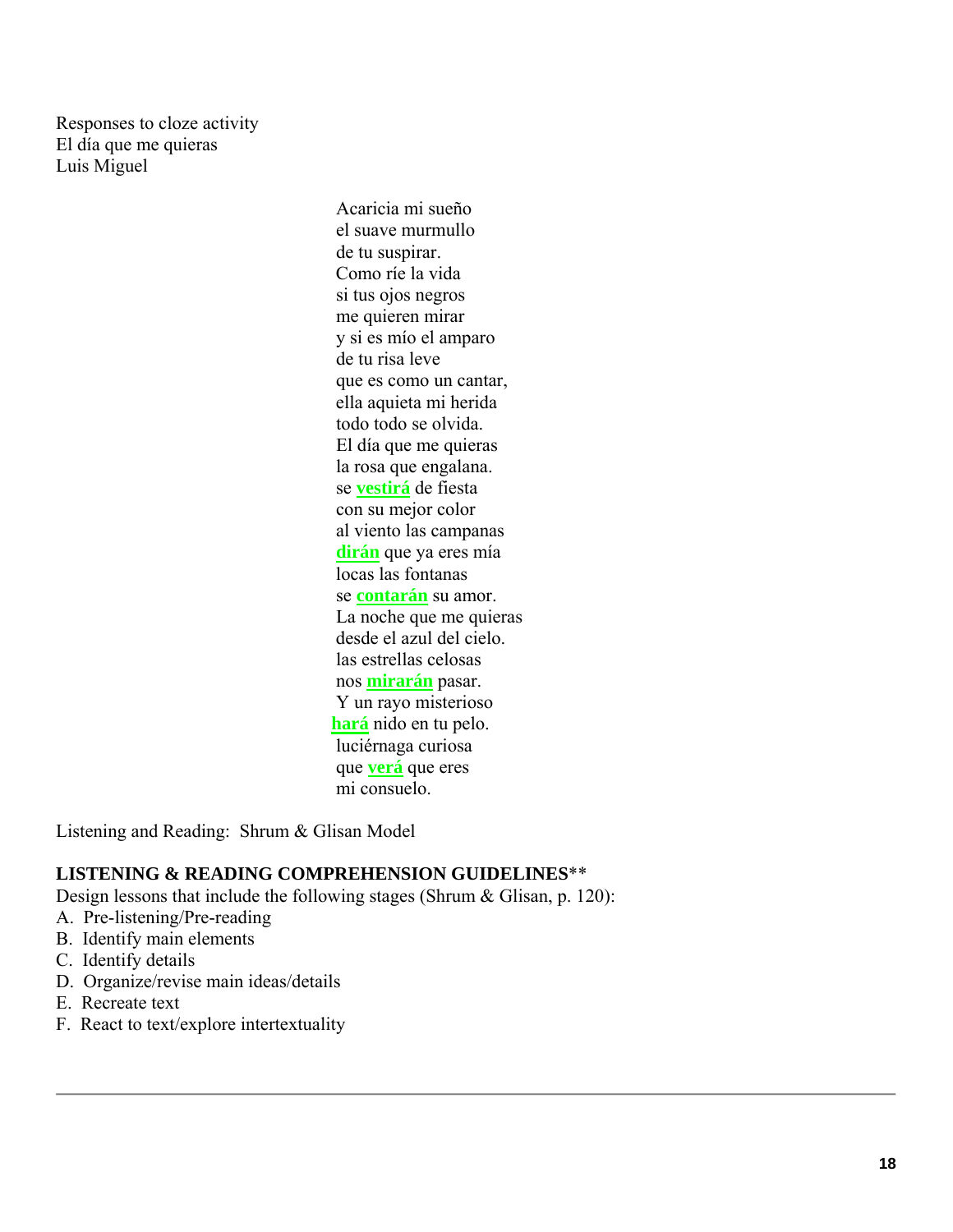\*\* This model has been revised in the Second Edition of Shrum & Glisan. The authors reworked the model to align with and address the National Standards. The Revised Interactive Model has five new stages:

 Interpretation Application Preparation Comprehension Extension

**THEME: "Los Desaparecidos"y las Madres de la Plaza de Mayo**  By Barbara C. Schmidt-Rinehart **Language: Spanish** 

# **Level: Upper level (or lower level by varying the tasks) I.OBJECTIVES**:

Students will speak to their classmates about their family and friends Students will demonstrate comprehension of song lyrics and poem by filling in a chart of basic information Students will write a letter or a poem.

Students will investigate the historical significance of the "disappeared ones"

#### **II.STANDARDS ADDRESSED**:Communication; Culture; Comparisons

**III. STRATEGIES & PROCEDURES:**(This lesson includes both a listening and reading exercise.The lesson plan is written to use the song as the pre-reading activity for the poem.There are many other ways these two pieces could be used.)

#### A. INTRODUCTION

 $1[1]$ Tell students that today we are going to talk about political events in Argentina in the 1960s, 70's, and 80's.Locate Argentina and Buenos Aires on the map.Explain that first we will talk about our own families and friends, then will learn about what happened to many family and friends in Argentina in the 1980s.(During the introduction, put the *Desapariciones* song on for background music.)

#### **B.DEVELOPMENT/ACTIVITY 1[1]**

**1. Pre-reading**: As homework, each student should have brought to class a photo of a family member or friend doing some activity (a sporting event, musical recital, at a party, etc.). In partners, talk about your pictures. Fill out the first two rows of the chart.

<sup>&</sup>lt;sup>1[1]</sup> The six step model for teaching interactive listening and reading comes from Shrum & Glisan's (1994) *Teacher's Handbook: Contextualized Language Instruction*.Boston:Heinle and Heinle.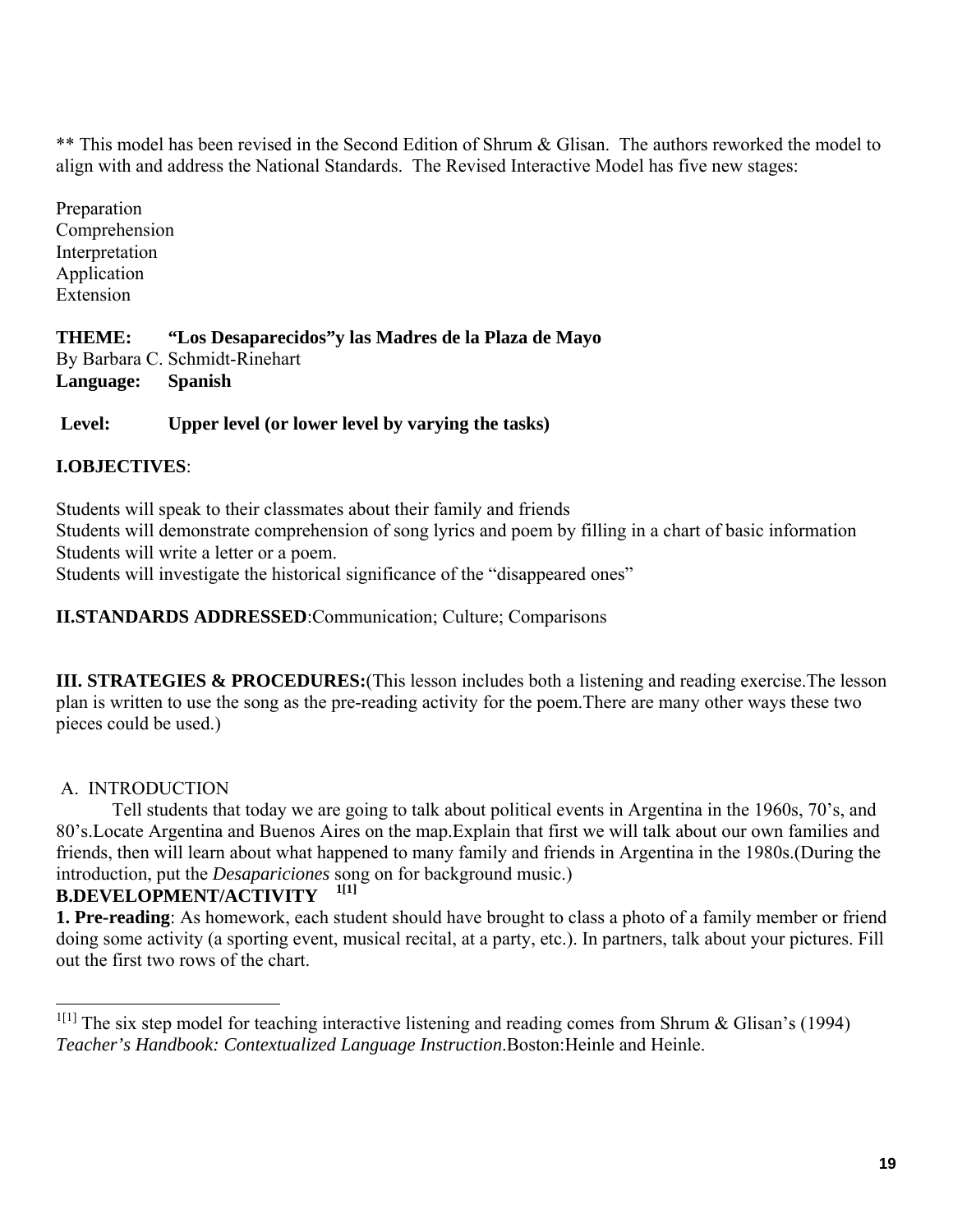http://www.madres.org Ask students what they would do if this person just didn't come home one day. If he/she just disappeared? Explain "los desaparecidos" – information can be found on the *Madres de la Plaza de Mayo* website:

"*Desapariciones*":Listen to the first part of the song (stop right after the refrain.)The first time through, students should listen for the names and fill in your chart for the next three rows.The second time, fill in other information.Compare with a partner. Give students a copy of the song to check the information on their charts. Give students a hand-out of the poem, "Cuando me enseñó su fotografía"Look at title.Talk about the author.

Read the poem aloud to the students (or have a native speaker record it and play the tape.)

#### **2.Identify main ideas:** Answer the following questions:  $2^{2[2]}$

 persona que habla? En los primeros dos versos la poeta indica que está transmitiendo las palabras de otra persona.¿Quién es esa

El poema termina con una pregunta. Léela y da una posible razón por la cual el poema termina de ese modo.¿Y por qué crees que termina precisamente con esa pregunta?

#### **3.Identify details**

a.Have students scan for specific information. Fill out the chart (the last row). This can be done in groups.

b.¿Qué emociones despierta en ti el poema?

c.¿Puedes imaginar tal cosa ocurriendo en tu vida?

#### **4.Organize and revise main ideas and details**

check the information on the chart for accuracy

clarify parts of the poem that are still unclear

**5.Recreate the text**: Write a follow-up letter. Possible themes:

Read some of the letters on the web (http://www.madres.org/cartas) .Then, write one of your own to an imaginary "desaparecido" or to a leader of another country supporting the release of political prisoners. Write a brief poem about the photo you brought to class, including the emotions it evokes.

**6.React to the text**: The following are possible activities to give the students the opportunity to give opinions and reactions to the text and to explore the topic further.

 $\Box$  Analyze and compare the two texts (the song and the poem.)

 $\Box$ Listen to the refrain of the song. Again.divide students into groups. Give each group one of the questions from the refrain to discuss. First, discuss the answers in the song, then write another possible answer (with the information gleaned from the poem and song).

 $\square$  Follow-up reports/presentations about the political situation in Argentina in the 1980's.

3[2] Adapted from lesson in *Con destino a la comunicación*, Chandler, Gómez, Kihyet, & Sharron (1998).Boston:McGraw Hill.

<u> 1989 - Jan Samuel Barbara, martxa a shekara tsa 1989 - An tsa 1989 - An tsa 1989 - An tsa 1989 - An tsa 198</u>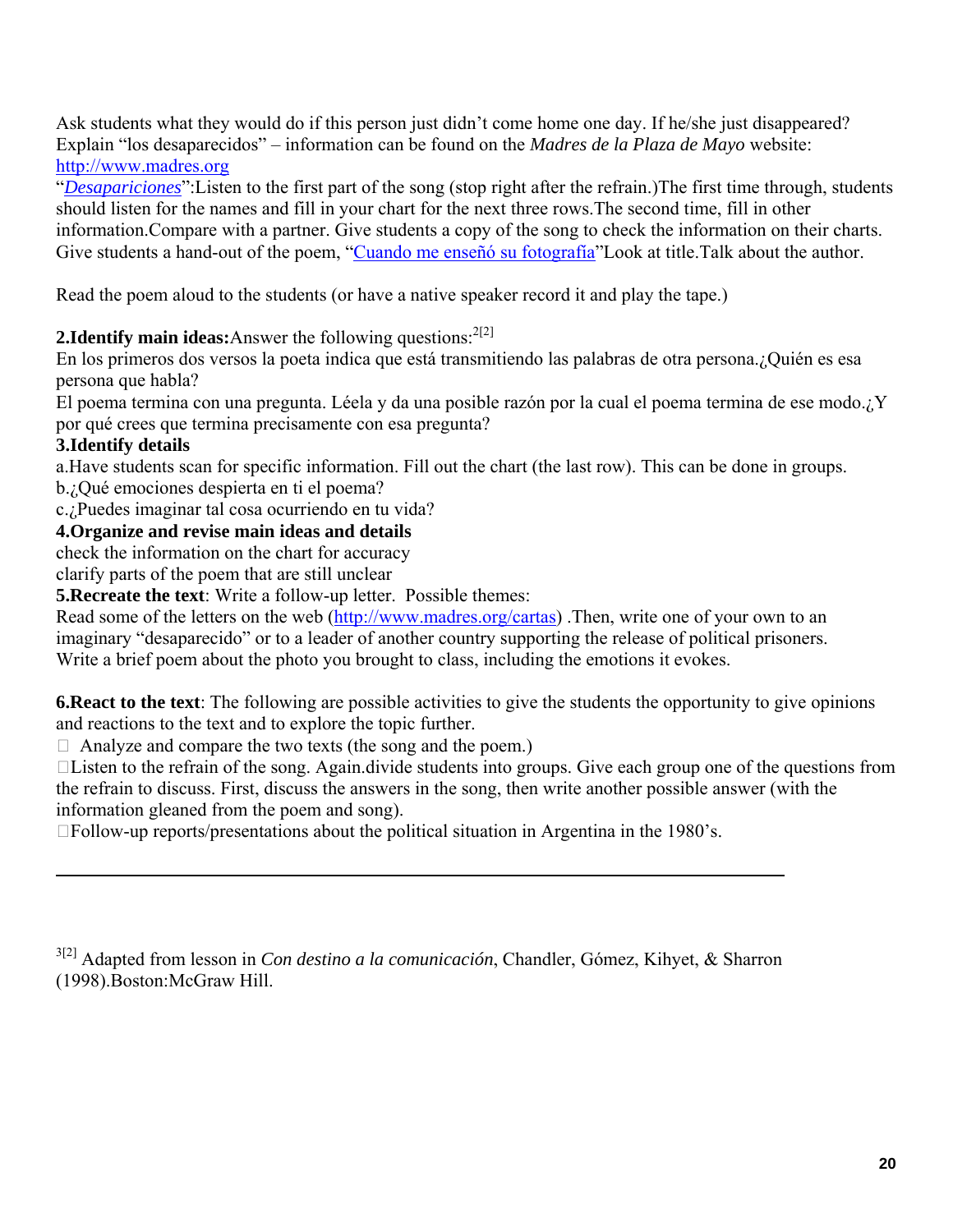$\Box$ Assign additional reading from the website.

□Compare the weekly demonstrations today at the *Plaza de Mayo* with other demonstrations in the world. □Watch the movie *La Historia Oficial*. (The video and lesson plans can be purchased from FilmArobics http://www.filmarobics.com)

C.**CLOSURE –** Conclude the lesson by emphasizing that although this was a part of Argentina's history of 20 years ago, that it is still a weekly demonstration to keep the memory alive.Encourage students to do further reading… or visit Buenos Aires and walk with the mothers and grandmothers one Thursday.They'll never forget it!

#### **MATERIALS:**

 Chart: *Familia y amigos*  Hand-out of poem: *Cuando me enseñó su fotografía* Song, "*Desapariciones*" (The Mana CD, *Unplugged*, can be purchased at many music stores or on-line from amazon.com, http://www.amazon.com) Hand-out with words to the song Information from the WWW (http://www.madres.org) *Schmidt-Rinehart* 

**\_\_\_\_\_\_\_\_\_\_\_\_\_\_\_\_\_\_\_\_\_\_\_\_\_\_\_\_\_\_\_\_\_\_\_\_\_\_\_\_\_\_\_\_\_\_\_\_\_\_\_\_\_\_\_\_\_\_\_\_\_\_\_\_\_** 

# **CUANDO ME ENSEÑO SU FOTOGRAFÍA Marjorie Agosín**

 ¿Es muy linda no es cierto? catorce años Cuando me enseñó su fotografía me dijo ésta es mi hija aún no llega a casa hace diez años que no llega pero ésta es su fotografía es una estudiante de filosofiía y aquí está cuando tenía e hizo su primera comunión almidonada, sagrada ésta es mi hija es tan bella todos los días converso con ella ya nunca llega tarde a casa, yo por eso la reprocho mucho menos pero la quiero tantísimo ésta es mi hija todas las noches me despido de ella la beso y me cuesta no llorar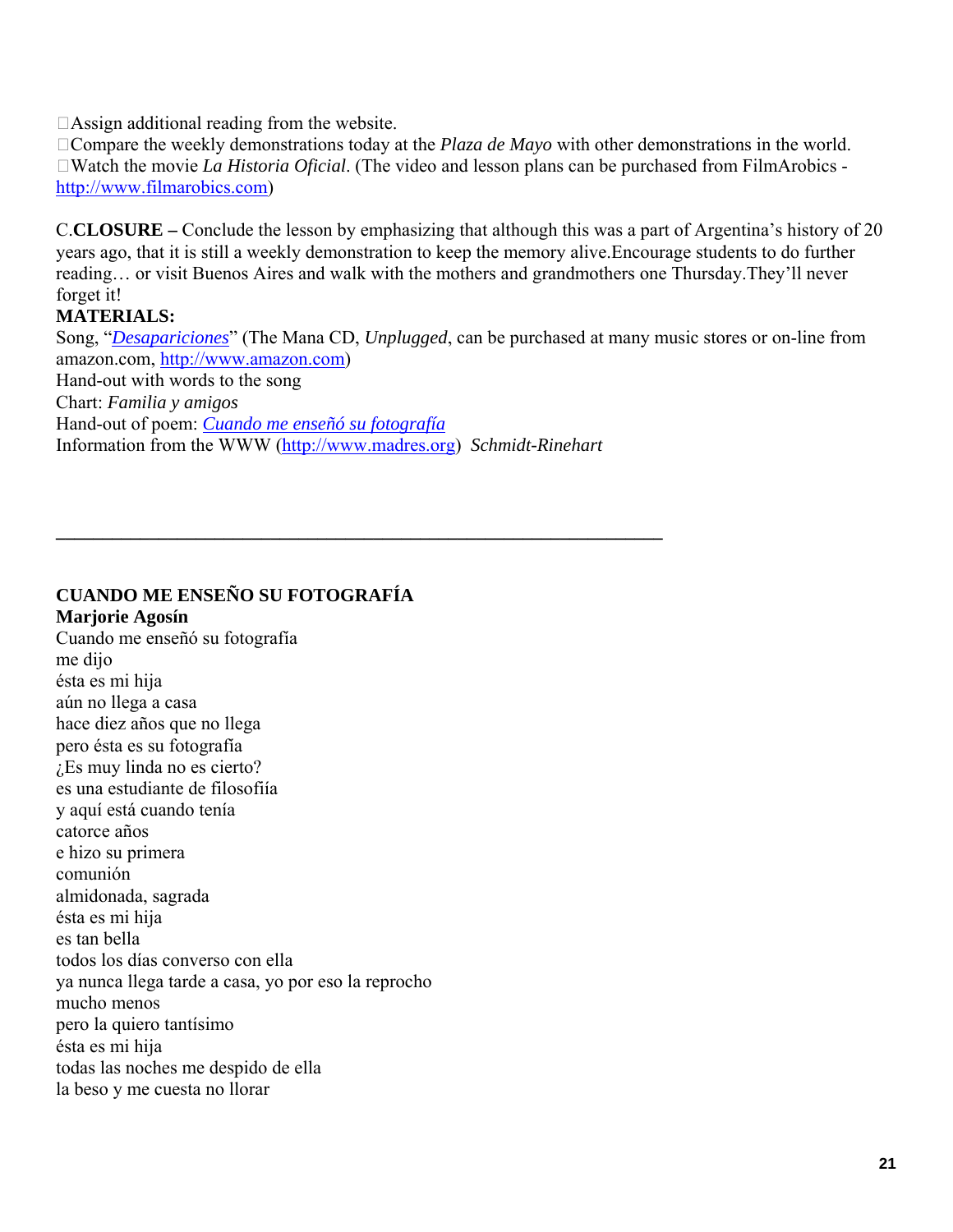y aquí está toda hecha una dama<br>una estudiante de filosofía aunque sé que no llegará tarde a casa porque tú sabes, hace años que no regresa a casa yo quiero mucho a esta foto la miro todos los días me parece ayer cuando era un angelito de plumas en mis manos una desaparecida pero ¿no es cierto que es tan linda, que tiene un rostro de ángel, que parece que estuviera viva?

[*Agosín es una poeta chilena. El poema proviene de una colección bilingue de poemas titulada* Círculo de locura: Las madres de la Plaza de Mayo*. Los poemas se concentran en las familias de los argentinos desaparecidos durante la dictadura militar de los años 60, 70, y 80 del siglo XX.*]

FAMILIA Y AMIGOS

| <b>NOMBRE</b>                        | <b>PROFESIÓN</b> | LO QUE<br><b>LLEVA</b> | <b>LO QUE</b><br><b>HACE</b> | LA ÚLTIMA<br><b>VEZ</b><br><b>QUE LO/LA</b><br>VISTE (o lo/la<br>vio) |
|--------------------------------------|------------------|------------------------|------------------------------|-----------------------------------------------------------------------|
| Tu<br>amigo/pariente:                |                  |                        |                              |                                                                       |
| El<br>amigo/pariente<br>de su amigo: |                  |                        |                              |                                                                       |
| De la canción:                       |                  |                        |                              |                                                                       |
| De la canción:                       |                  |                        |                              |                                                                       |
| De la canción:                       |                  |                        |                              |                                                                       |
|                                      |                  |                        |                              |                                                                       |
| Del poema:                           |                  |                        |                              |                                                                       |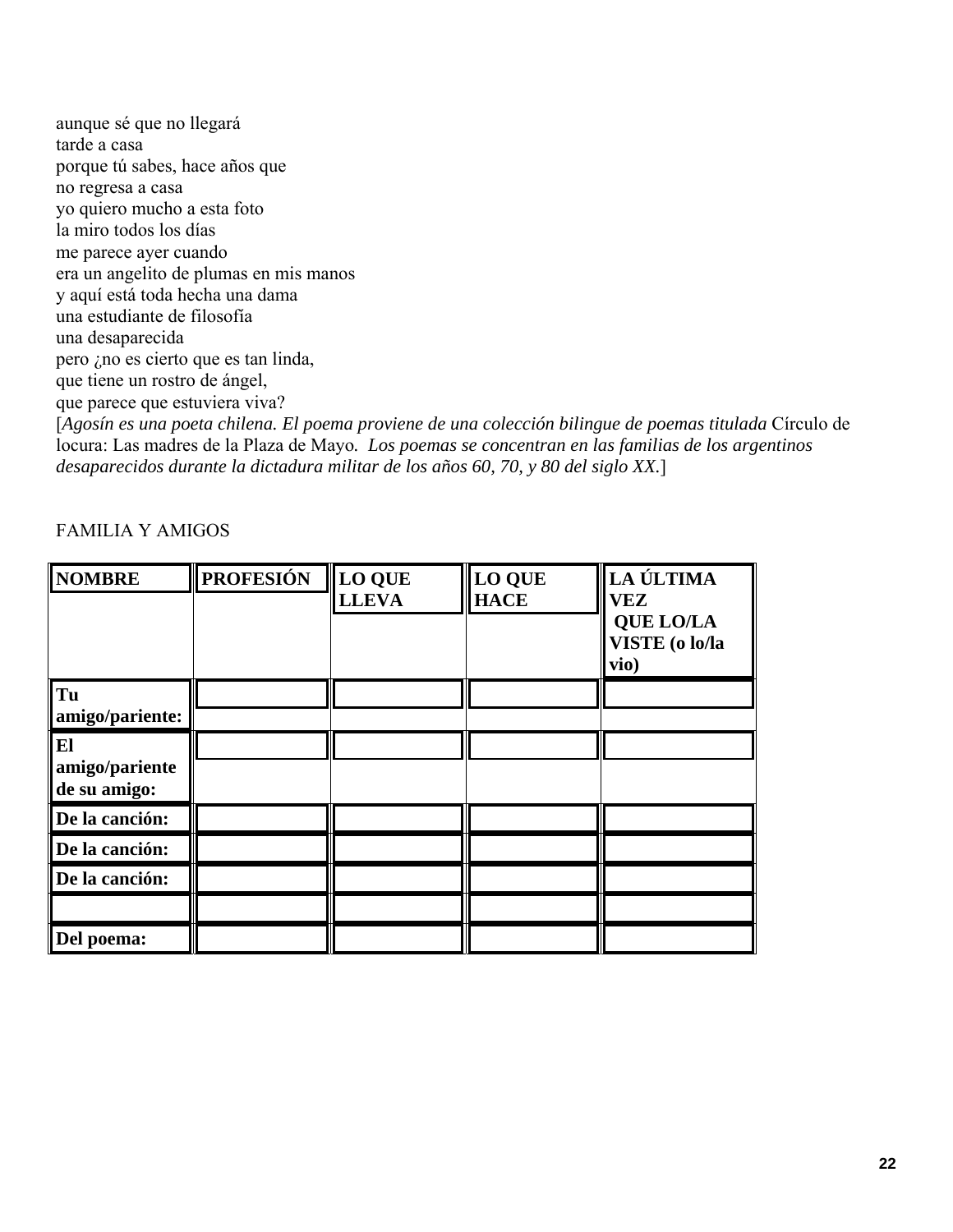#### *DESAPARICIONES*  **Letra y música: Rubén Blades**  *CD: Maná:* Unplugged, *Tr.#7*

Que alguien me diga si han visto a mi esposo Preguntaba la Doña Se llama Ernesto "X" tiene cuarenta años trabaja de celador, en un negocio de carros llevaba camisa oscura y pantalón claro Salió anteanoche y no ha regresado Y no sé ya qué pensar Pues esto, antes no me había pasado

Llevo tres días buscando a mi hermana. Se llama Altagracia, igual que la abuela. Salió del trabajo pa' *[para]* la escuela. Llevaba unos Jeans y una camisa clara. No ha sido el novio, el tipo está en su casa No saben de ella en la PSN ni en el hospital.

Que alguien me diga si ha visto a mi hijo Es estudiante de pre-medicina Se llama Agustín y es un buen muchacho A veces es terco cuando opina Lo han detenido, no sé que fuerza Pantalón claro, camisa a rayas Pasó anteayer

#### *Refrán:*

 y en los matorrales. *[bushes]* **¿ADÓNDE VAN LOS DESPARECIDOS?**  Busca en el agua

#### **¿Y POR QUÉ ES QUE SE DESAPARECEN?**  Porque no todos somos iguales.

**Y ¿CUÁNDO VUELVE EL DESAPARECIDO?**  Cada vez que lo trae el pensamiento **¿CÓMO SE LE HABLA AL DESAPARECIDO?** Con la emoción apretando por dentro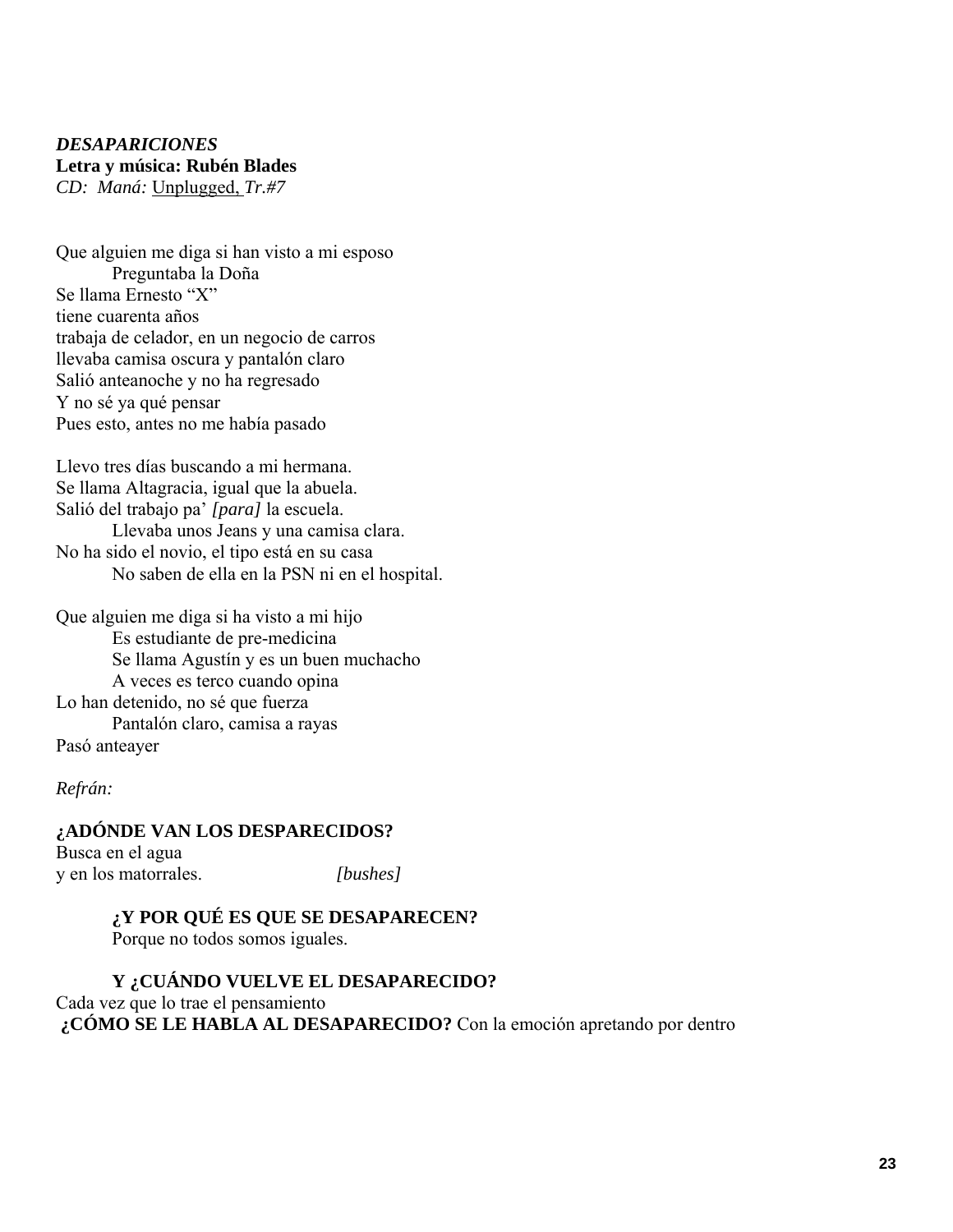#### **El cine**

#### **LeLoup & Ponterio**

|                                       | A muchas personas les gusta ir al cine para<br>ver las películas. Es un pasatiempo muy |
|---------------------------------------|----------------------------------------------------------------------------------------|
| (photo from                           | común y divertido.                                                                     |
| http://www.screenvis.com/medkit3.htm) |                                                                                        |

1. Cuando Uds. miran los anuncios del cine, ¿qué tipo de información normalmente buscan? ¿El horario? ¿Los protagonistas? ¿El precio?

Nombren 5 categorías de datos importantes:

| Datos importantes en la decisión de cuál película van a ver: |                                                 |                                        |
|--------------------------------------------------------------|-------------------------------------------------|----------------------------------------|
|                                                              |                                                 |                                        |
|                                                              |                                                 |                                        |
|                                                              |                                                 |                                        |
|                                                              |                                                 |                                        |
|                                                              |                                                 |                                        |
| $\ddot{\phantom{0}}$                                         | $\cdot$ $\sim$<br>$\mathbf{r}$ and $\mathbf{r}$ | $\cdot$ $\cdot$ $\sim$<br>$\mathbf{1}$ |

2. ¿Hay otro tipo de información que necesitan Uds. para informar su decisión?

Otra información que vamos a considerar al seleccionar una película:

Ahora bien. Uds. quieren ir al cine para ver una película. Tienen que decidir cuál película van a ver. Miren la cartelera/ciberguía de los cines de México D. F. Seleccionen tres películas y apunten la información pedida para cada película.

| Película | Cine | Dirección | Teléfono | Precio | Horario |
|----------|------|-----------|----------|--------|---------|
|          |      |           |          |        |         |
| ∼        |      |           |          |        |         |
|          |      |           |          |        |         |

En parejas, comparen los datos que han apuntado para ver si concuerdan en qué película quieren ver. Si no, pónganse de acuerdo, persuadiendo el uno al otro.

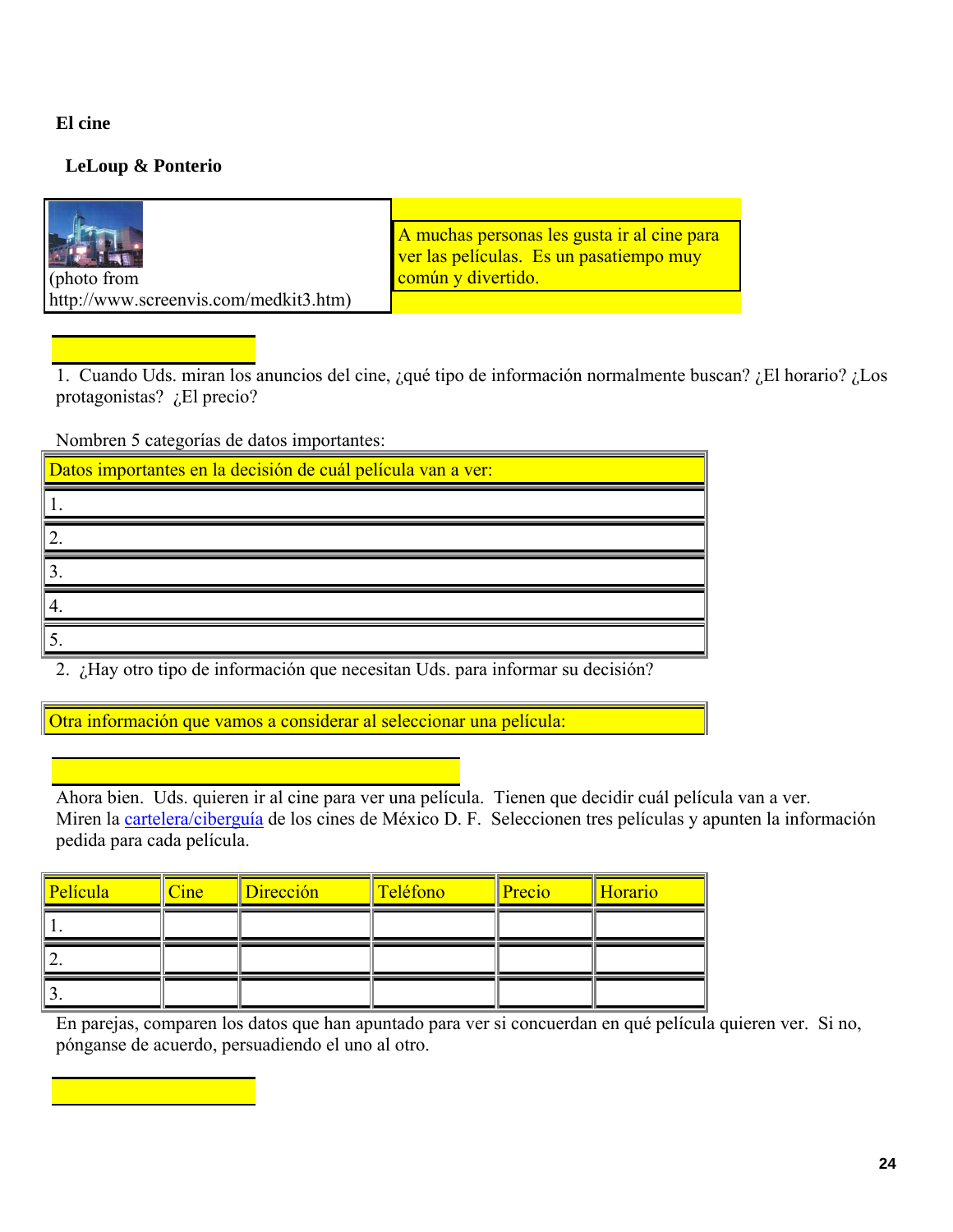En parejas, diseñen/creen un cartel ilustrando la película que van a ver. Incluyan toda la información más importante y emocionante.

Extension phase\*:

Presenten su cartel a la clase con las razones para ver esta película. Usen los datos más importantes e interesantes del cartel para animar a los demás a que asistan a la misma película.

\*For a thorough discussion of this model, please see Teacher's Handbook: Contextualized Language Instruction, 1999, Shrum & Glisan, 2nd Edition; p. 137.

Activities based on Shrum & Glisan Interactive Model from Teacher's Handbook (1999, p.137) W3 page maintained by PonterioR $@c$ Copyright © 2000, LeLoup & Ponterio, International Communications and Culture, SUNY College at Cortland, Cortland, New York. La identificación personal: los nombres LeLoup & Ponterio

Preparation phase (pre-listening):

**Interpersonal Mode** 

 significance of a particular name 2. Do names have meanings of their own, apart from significance we may attribute to them? 1. What are some of the things people consider when they select names for their children? favorite names a "junior" honoring a relative or friend popular names at the time religion ethnicity 3. How are complete names formed for most of us? (estadounidenses) first name + middle name (usually) + last name (usually of father)

first name + middle name  $(usually) + last name of mother$ 

first name + middle name (usually) + last name, which is hyphenated combination of both parents' names

Comprehension phase (listen for gist; main idea):

Interpretive and Interpersonal **Modes** 

**Watch this video clip and listen carefully for the**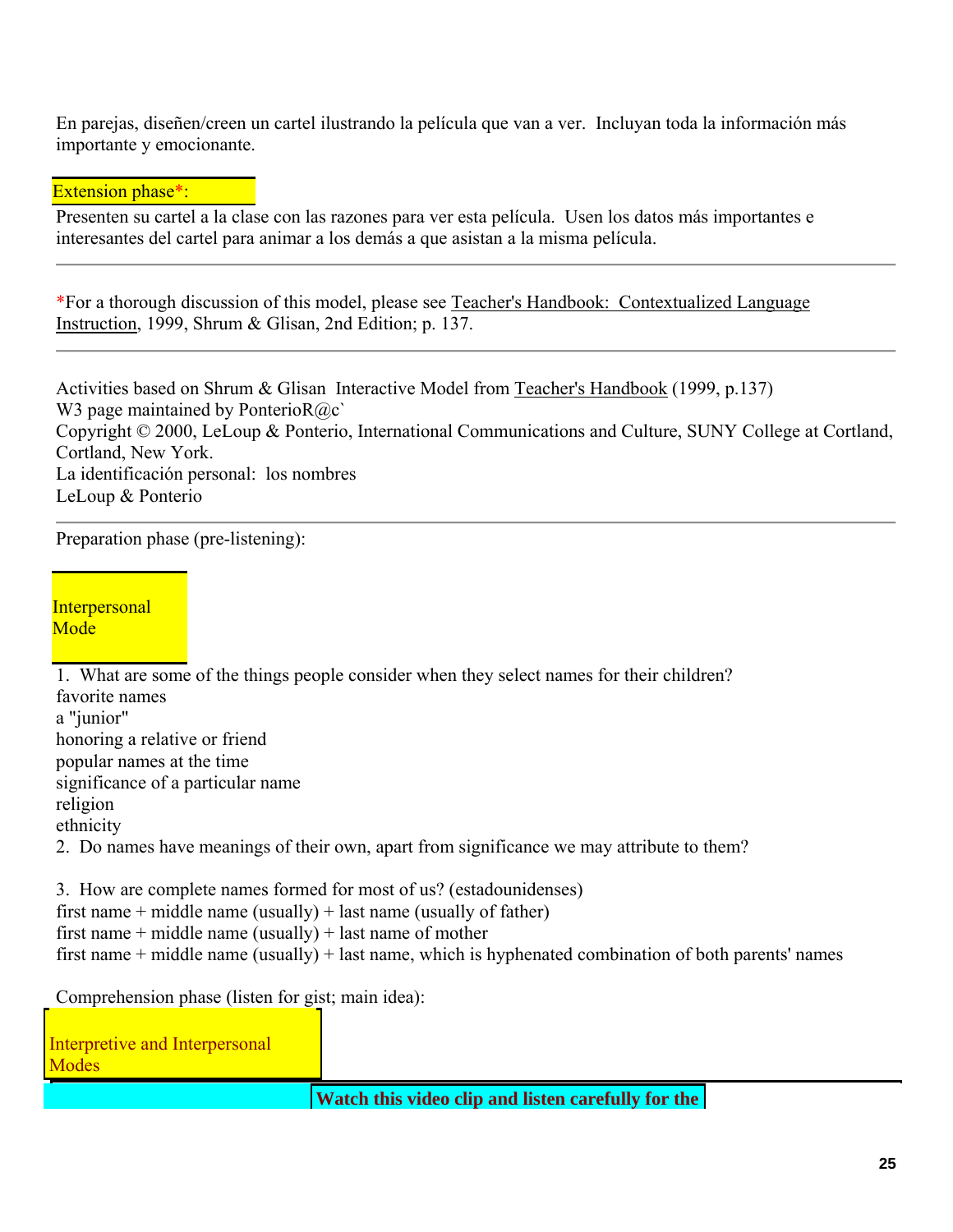#### **following:**

- 1. What is this woman's full name? 2. Where is she from?
- 
- 3. What is her first name?
- 3. What is her first name? 4. What is her second name? 5. What is her surname?
- 
- 6. Compare your answers with your partner.

Interpretation phase (main ideas & details):

**Modes** Interpretive and Interpersonal

- Modes<br>1. Which name is more important, the first or the second? Why?
- 2. How are surnames formed in Spanish-speaking families?

man named Mr. Weaver, what would her name be? 3. Do women in this culture change their names when they marry? If so, and this woman were married to a

4. Compare your answers with your partner.

Application phase (create/recreate text):

**Modes** Interpretive and Interpersonal

- 1. Write your own full name using the Spanish system.
- 2. Explain the formation of your name to your partner.

Extension phase (analyze and compare):

| Interpretive and Interpersonal<br>Modes |                                                                                              |  |
|-----------------------------------------|----------------------------------------------------------------------------------------------|--|
| Tu nombre: origen y significado         | <b>Click on this site and find the meaning of</b><br>your first and second names in Spanish. |  |
| Tu apellido: origen y significado       | If you have a Spanish surname, click on<br>this site to find its meaning.                    |  |

1. Ask your family the reasons behind your first and second names. Why were you named the way you were?

2. Write a brief explanation of the meaning of your names. Include your surname if you have the information.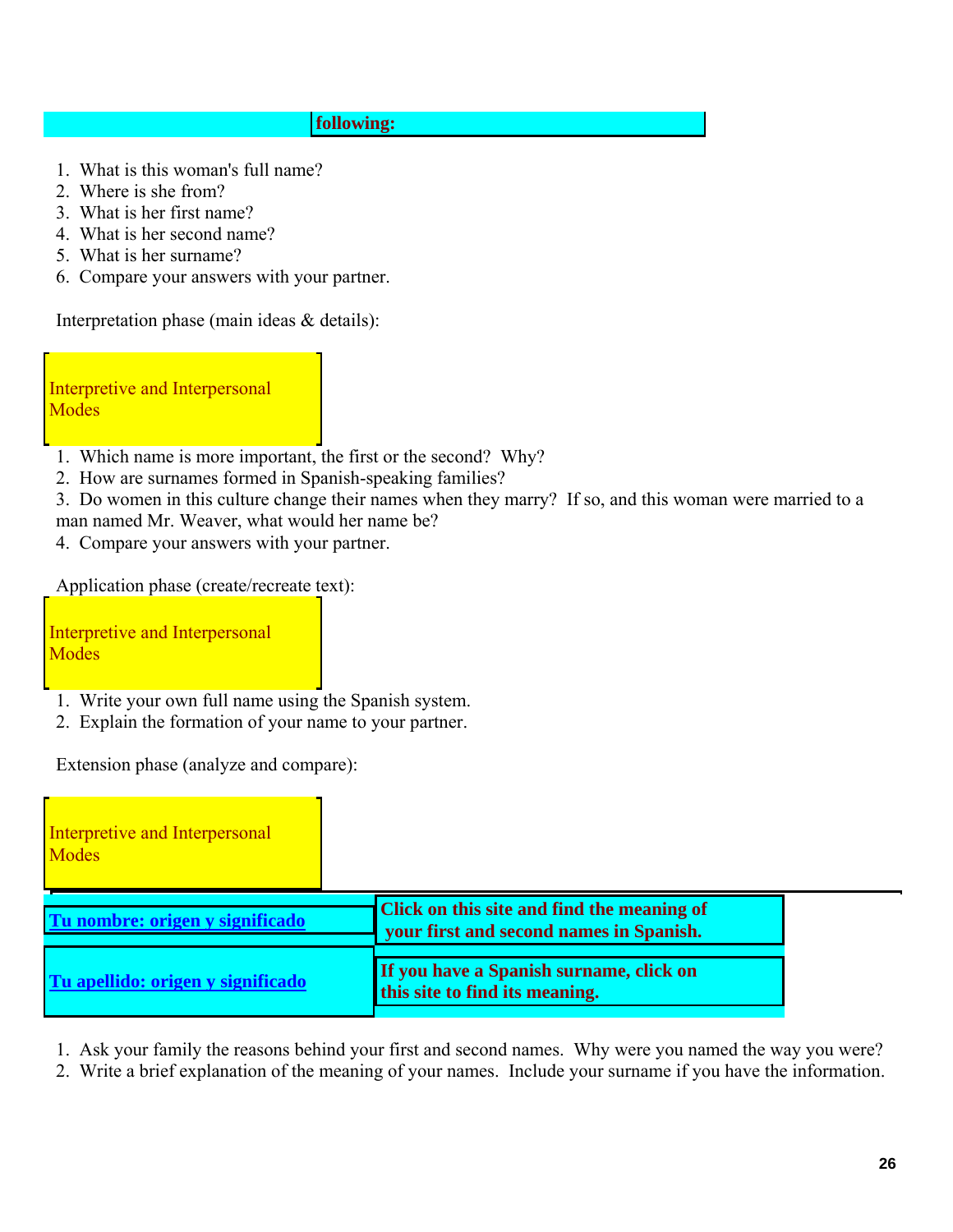3. Introduce yourself to the class, using your full "Spanish-style" name. Explain the meaning of your names and how you got them.

Activities based on Shrum & Glisan Interactive Model from Teacher's Handbook (1999, p.137) W3 page maintained by PonterioR@`

Copyright © 2000, LeLoup & Ponterio, International Communications and Culture, SUNY College at Cortland.

Adapting Instruction EDSS Methods Courses

|             | Learner Outcomes:    Apply a universal design process for curriculum and instructional<br>development in inclusive and multicultural classrooms |
|-------------|-------------------------------------------------------------------------------------------------------------------------------------------------|
|             |                                                                                                                                                 |
| Assessment: | Design of two lessons to meet the characteristics of students with diverse                                                                      |
|             | learning and language needs                                                                                                                     |

| <b>Resource(s):</b>                   | Title and necessary information:                                                                                                                                                                                                                                                                                                              |  |  |  |
|---------------------------------------|-----------------------------------------------------------------------------------------------------------------------------------------------------------------------------------------------------------------------------------------------------------------------------------------------------------------------------------------------|--|--|--|
| Textbook/page                         | Udvari-Solner, A, Villa, R., & Thousand, J. (2002). Access to the general<br>education curriculum for all: The universal design process. In J. Thousand, R.<br>Villa, & A. Nevin (Eds.) Creativity and collaborative learning: A practical<br>guide to empowering students, teachers, and families. Baltimore: Paul H.<br>Brookes Publishing. |  |  |  |
|                                       | Villa, R. A. & Thousand, J. S. (1995). Creating an inclusive school.<br>Alexandria, VA: Association for Supervision and Curriculum Development.<br>Chapter 5<br>pp.125 - 135                                                                                                                                                                  |  |  |  |
|                                       | Choate, J.S. (2000) Successful inclusive teaching: Proven ways to detect and<br>correct special needs $(3^{rd}$ ed.), Boston: Allyn & Bacon.<br>Chapters 2, 3, & 14<br>Chapters related to the activity's content area (e.g., social studies, science,<br>mathematics)                                                                        |  |  |  |
| Supplemental<br><b>Print Material</b> | Three learner descriptions<br>Classroom activity description                                                                                                                                                                                                                                                                                  |  |  |  |

Activity Description

Preparation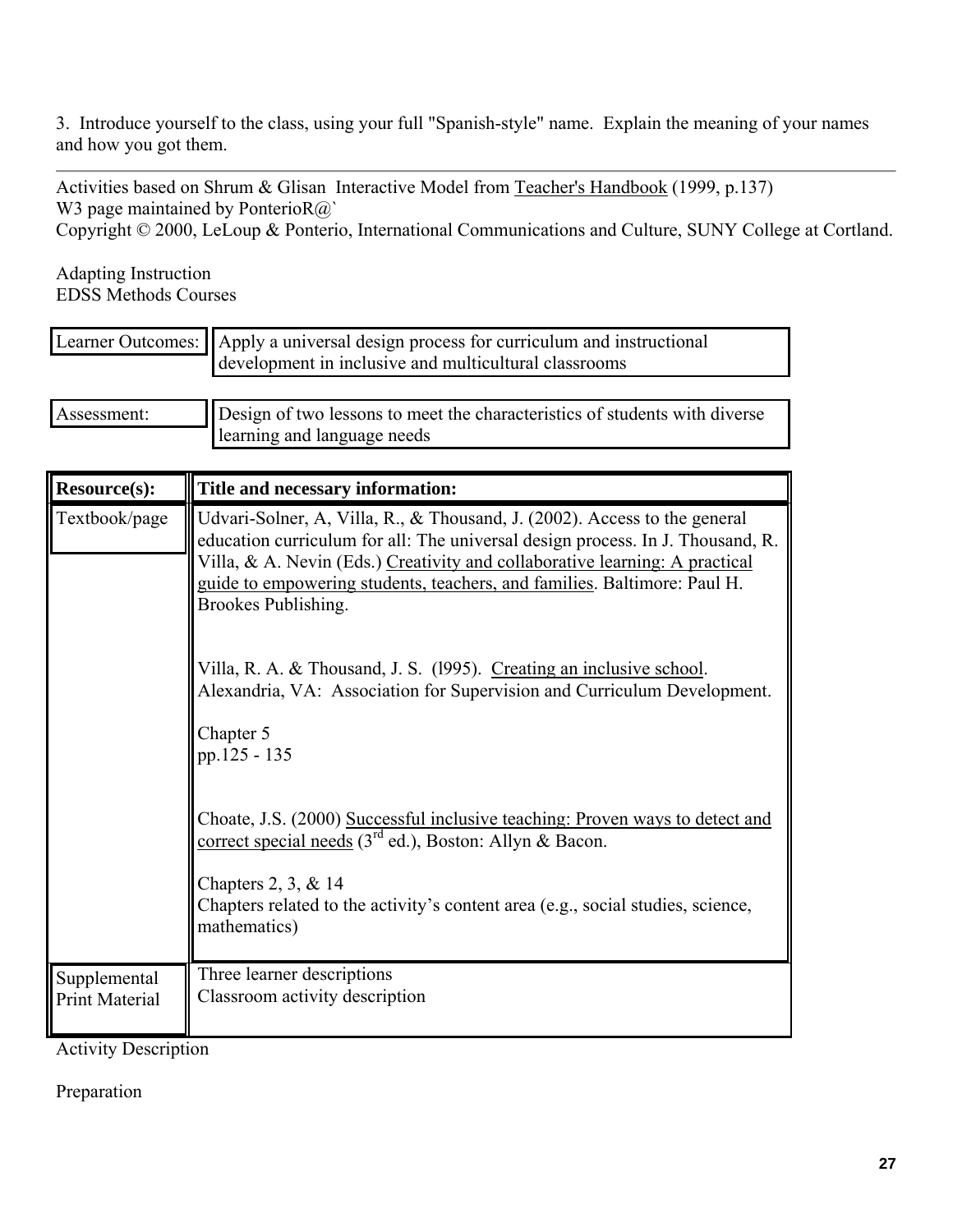1. Read carefully the following chapters:

Villa, R. A. & Thousand, J. S. (l995). Creating an inclusive school. Alexandria, VA: Association for Supervision and Curriculum Development. Chapter 6, pp. 80-86 pp.125 - 135 (Review Chapter 5) Choate, J.S. (2000) Successful inclusive teaching: Proven ways to detect and correct special needs ( $3^{rd}$  ed.), Boston: Allyn & Bacon. Chapters 2, 3, 14. Chapters related to the activity's content area (e.g., social studies, science, mathematics)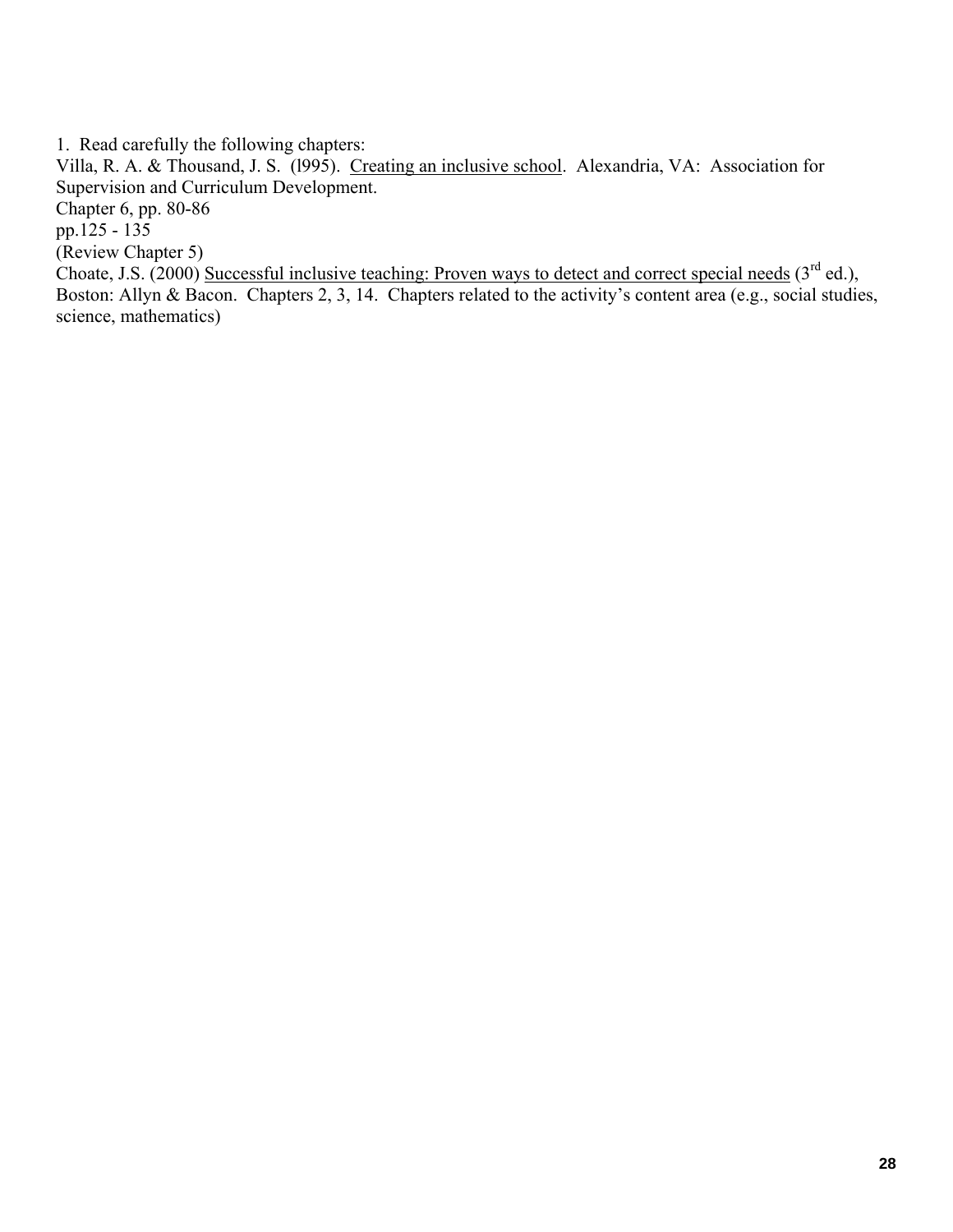#### Reflection and Application

Given 3 learner descriptions and 1 description of a general education classroom activity, in a team of 2 to 4 classmates brainstorm ways to differentiate content, the instructional process, and product (assessment procedures) to ensure each of 3 learners successfully participate in the general education lesson. Provide a rationale for your selection differentiation strategies, given the principles of universal design you have studied thus far in the class.

Learner  $#1$  – Student with mild learning disabilities

Learner #2 – Student who presents behavioral challenges in the classroom

Learner  $#3$  – Student with a sensory disability (e.g., blindness, deafness)

Rubric for Team-Generated Modification of Curriculum & Instruction

| <b>Dimension</b>       | 1                                                                                                                                                                                                                                    | $\boldsymbol{2}$                                                                                                                                                                                                                              | $\vert 3 \vert$                                                                                                                                                                                                             | $\overline{\mathbf{4}}$                                                                                                                                                                |  |
|------------------------|--------------------------------------------------------------------------------------------------------------------------------------------------------------------------------------------------------------------------------------|-----------------------------------------------------------------------------------------------------------------------------------------------------------------------------------------------------------------------------------------------|-----------------------------------------------------------------------------------------------------------------------------------------------------------------------------------------------------------------------------|----------------------------------------------------------------------------------------------------------------------------------------------------------------------------------------|--|
| Idea<br>Generatio<br>n | Shallow,<br>inaccurate or no<br>definition of the<br>problem<br>No logical<br>agreement of how<br>to deal with the<br>problem<br>Lack of interest<br>or participation in<br>the whole process<br>Very short $\&$<br>inadequate time, | Poor definition of<br>the problem<br>Little logical<br>agreement of how<br>to deal with the<br>problem<br>Shows limited<br>concern &<br>participation in the<br>whole process<br>Short & inadequate<br>time to generate<br>many quality ideas | Acceptable<br>definition of the<br>problem<br>Agrees on how to<br>deal with the<br>problem<br>Active participation<br>in the whole<br>brainstorming<br>process<br>Spends adequate<br>time to generate a<br>variety of ideas | In-depth<br>analysis of the<br>problem<br>Full consensus<br>of how to deal<br>with the<br>problem<br>Everyone fully<br>participates in<br>the<br>brainstorming<br>process              |  |
| Content                | generate few<br>ideas<br>Produced little &<br>superficial<br>suggestions<br>Modifications<br>suggested are<br>shallow and lack<br>practicality<br>Rationale is<br>inadequate<br><b>Extremely short</b><br>report (e.g., 1<br>page)   | Poor information<br>produced<br>Modifications are<br>limited &<br>somewhat practical<br>Rationale is<br>inadequate<br>Report too short to<br>represent adequate<br>content                                                                    | Produce adequate<br>information<br>Modifications are<br>adequate and<br>mostly practical<br>Adequate pages<br>Complete rationale<br>Adequate length                                                                         | Produce deep<br>and accurate<br>information<br>Modifications<br>are deep, clear<br>& well<br>developed &<br>practical<br>Rationale is<br>very complete<br>More than<br>adequate length |  |

**Name:** Date: Date: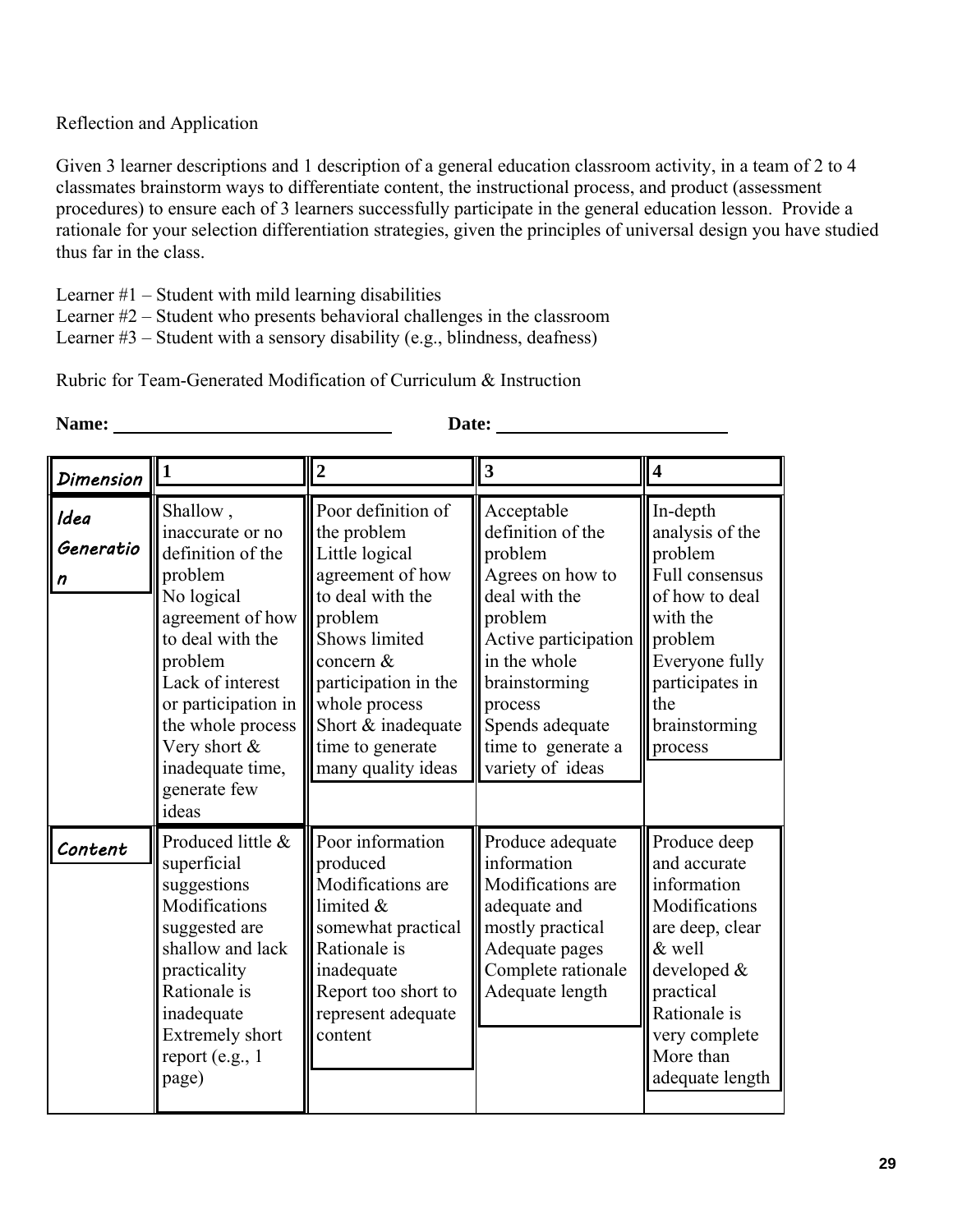#### **Lesson Presentation Evaluation\* EDSS 547**

- **1. Was the panel topic clearly defined?**
- **2. Did all group members have a significant role?**
- **3. Was the presentation convincing? Did it cover the main arguments necessary to persuade the audience of the topic statement?**
- **4. Did the panel presentation demonstrate effective communication strategies?**

#### **Group Evaluations**

| Name | Points<br>Item 1 | Points<br>Item 2 | Points<br>Item $3$ | Points<br>Item 4 | Шτ<br>Totals |
|------|------------------|------------------|--------------------|------------------|--------------|
|      |                  |                  |                    |                  |              |
|      |                  |                  |                    |                  |              |
|      |                  |                  |                    |                  |              |
|      |                  |                  |                    |                  |              |
|      |                  |                  |                    |                  |              |
|      |                  |                  |                    |                  |              |
|      |                  |                  |                    |                  |              |
|      |                  |                  |                    |                  |              |
|      |                  |                  |                    |                  |              |
|      |                  |                  |                    |                  |              |
|      |                  |                  |                    |                  |              |
| 6    |                  |                  |                    |                  |              |

Other comments per Group # (Use back of sheet)